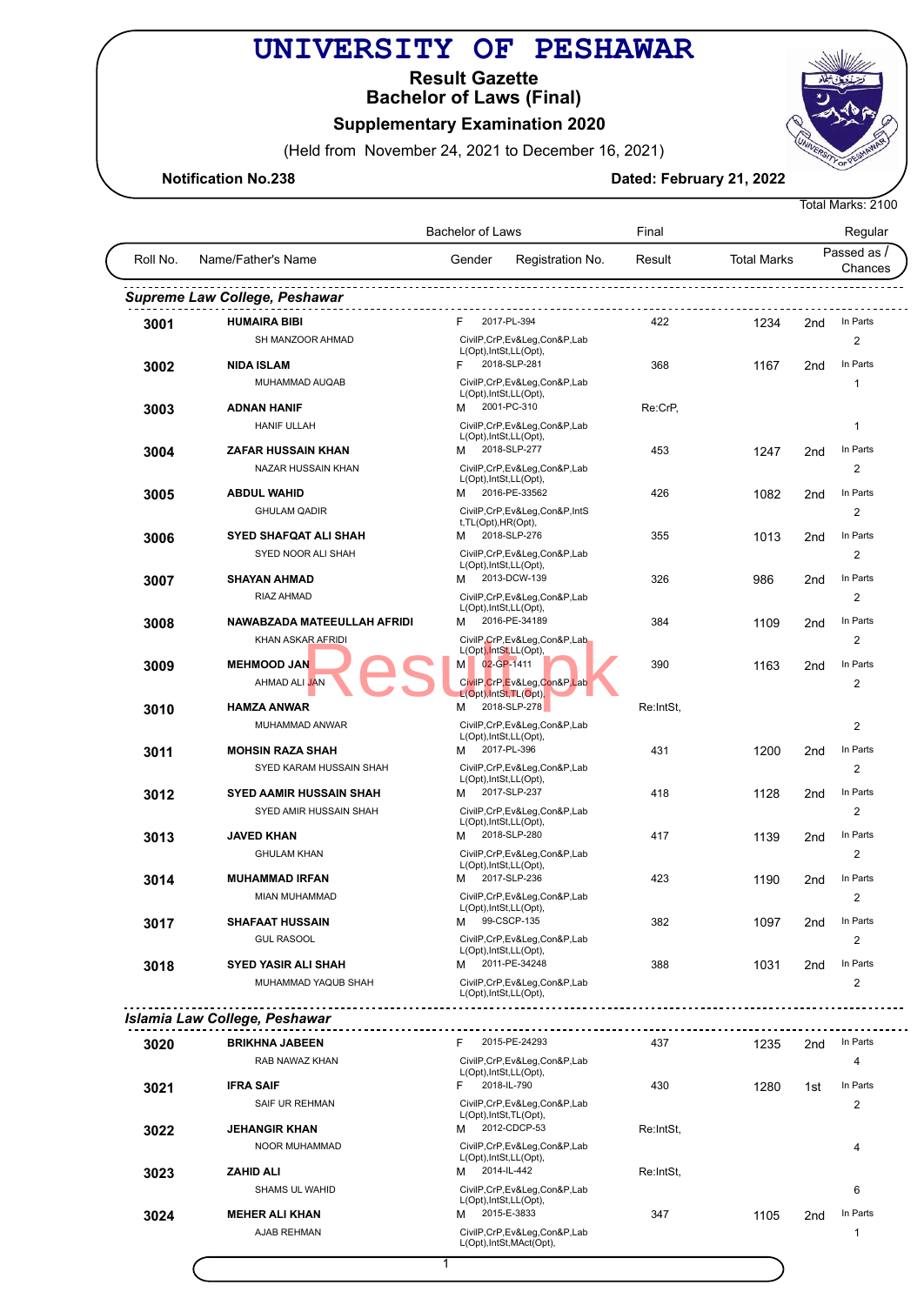|          |                                                   | <b>Bachelor of Laws</b>                                  | Final                                                           |                    |                 | Regular                 |
|----------|---------------------------------------------------|----------------------------------------------------------|-----------------------------------------------------------------|--------------------|-----------------|-------------------------|
| Roll No. | Name/Father's Name                                | Gender<br>Registration No.                               | Result                                                          | <b>Total Marks</b> |                 | Passed as /<br>Chances  |
| 3025     | <b>SOHAIL KHAN</b>                                | 2015-E-3957<br>M                                         | 420                                                             | 1206               | 2 <sub>nd</sub> | In Parts                |
|          | <b>SHER QADAR</b>                                 | CivilP,CrP,Ev&Leg,Con&P,Lab                              |                                                                 |                    |                 | 2                       |
| 3026     | <b>ASIM UR REHMAN</b>                             | L(Opt), IntSt, MAct(Opt),<br>2018-IL-787<br>м            | 346                                                             | 1029               | 2nd             | In Parts                |
|          | <b>AURANG ZEB</b>                                 | CivilP,CrP,Ev&Leg,Con&P,Lab                              |                                                                 |                    |                 | 2                       |
|          |                                                   | L(Opt), IntSt, MAct(Opt),                                |                                                                 |                    |                 |                         |
| 3027     | <b>WAQAR ALI</b>                                  | 2014-QDCP-112<br>м                                       | Re:Con&P,                                                       |                    |                 |                         |
|          | <b>SHER ZADA</b>                                  | CivilP,CrP,Ev&Leg,Con&P,Lab<br>L(Opt), IntSt, MAct(Opt), |                                                                 |                    |                 | 2                       |
| 3028     | <b>MUHAMMAD SHAHBAZ KHAN</b>                      | 2016-IL-532<br>м                                         | 344                                                             | 974                | 2nd             | In Parts                |
|          | <b>IKRAM ULLAH KHAN</b>                           | CivilP,CrP,Ev&Leg,Con&P,Lab                              |                                                                 |                    |                 | 2                       |
|          |                                                   | L(Opt), IntSt, MAct(Opt),                                |                                                                 |                    |                 |                         |
| 3029     | WAQAS ALI AKHTAR                                  | 2013-GP-9442<br>м                                        | Absent: IntSt,                                                  |                    |                 |                         |
|          | AKHTAR ALI KHAN                                   | CivilP,CrP,Ev&Leg,Con&P,Lab<br>L(Opt), IntSt, MAct(Opt), |                                                                 |                    |                 | $\overline{2}$          |
| 3030     | ASFANDYAR KHAN SHINWARI                           | 2010-PE-23597<br>м                                       | Re:CrP,Con&P,                                                   |                    |                 |                         |
|          | MUQARAB KHAN SHINWARI                             | CivilP,CrP,Ev&Leg,Con&P,Lab                              |                                                                 |                    |                 | 2                       |
|          | <b>ALAMGIR KHAN</b>                               | L(Opt), IntSt, MAct(Opt),<br>2012-E-3184<br>M            | Re:CrP,                                                         |                    |                 |                         |
| 3031     | ARBAB BAKHT JAMAL KHAN                            | CivilP,CrP,Ev&Leg,Con&P,Lab                              |                                                                 |                    |                 |                         |
|          |                                                   | L(Opt), IntSt, LL(Opt),                                  |                                                                 |                    |                 | 4                       |
| 3032     | <b>HAZRAT UD DIN</b>                              | 2013-PE-1845<br>м                                        | Re:IntSt,MAct(Opt),                                             |                    |                 |                         |
|          | ABDULLAH JAN                                      | CivilP,CrP,Ev&Leg,Con&P,Lab                              |                                                                 |                    |                 | 2                       |
| 3033     | <b>JAHANZEB KHAN</b>                              | L(Opt), IntSt, MAct(Opt),<br>2018-IL-795<br>м            | 355                                                             | 995                | 2nd             | In Parts                |
|          | MUHAMMAD HASSAN KHAN                              | CivilP,CrP,Ev&Leg,Con&P,Lab                              |                                                                 |                    |                 | 2                       |
|          |                                                   | L(Opt), IntSt, MAct(Opt),                                |                                                                 |                    |                 |                         |
| 3034     | <b>ABID KHAN</b>                                  | 2017-IL-709<br>м                                         | 380                                                             | 1024               | 2 <sub>nd</sub> | In Parts                |
|          | <b>GHAFOOR ULLAH</b>                              | CivilP,CrP,Ev&Leg,Con&P,Lab<br>L(Opt), IntSt, TL(Opt),   |                                                                 |                    |                 | 2                       |
| 3035     | <b>SHAKEEL AHMAD</b>                              | 2018-IL-800<br>М                                         | 366                                                             | 1061               | 2 <sub>nd</sub> | In Parts                |
|          | <b>WAKEEL KHAN</b>                                | CivilP,CrP,Ev&Leg,Con&P,Lab                              |                                                                 |                    |                 | 2                       |
|          |                                                   | L(Opt), IntSt, MAct(Opt),                                |                                                                 |                    |                 |                         |
|          | Peshawar Law College, Peshawar                    |                                                          |                                                                 |                    |                 |                         |
|          |                                                   | 2018-PL-444                                              |                                                                 |                    |                 |                         |
| 3036     | <b>MUHAMMAD USMAN SHAHZAD</b>                     | м                                                        | Absent:CivilP,CrP,Ev&Leg,Con&P,L<br>abL(Opt), IntSt, MAct(Opt), |                    |                 |                         |
|          | SHAHZAD AKBAR KHAN                                | CivilP,CrP,Ev&Leg,Con&P,Lab<br>L(Opt), IntSt, MAct(Opt), |                                                                 |                    |                 | $\mathbf{1}$            |
| 3037     | <b>MUHAMMAD NASIR</b>                             | 2014-PE-19903<br>М                                       | Absent:IntSt,                                                   |                    |                 |                         |
|          | SHARIF MUHAMMAD                                   | CivilP, CrP, Ev&Leg, Con&P, Lab                          |                                                                 |                    |                 | 2                       |
|          |                                                   | L(Opt), IntSt, MAct(Opt),                                |                                                                 |                    |                 |                         |
|          | Frontier Law College, Pajaggi Road, Peshawar City |                                                          |                                                                 |                    |                 |                         |
| 3038     | <b>MAQSOOD AHMAD</b>                              | 2009-FL-260<br>м                                         | Re:CrP,LL(Opt),                                                 |                    |                 |                         |
|          | <b>BAKHT ZAMAN</b>                                | CivilP,CrP,Ev&Leg,Con&P,Lab                              |                                                                 |                    |                 | 6                       |
|          | <b>HASNAIN SETHI</b>                              | L(Opt), IntSt, LL(Opt),<br>2015-II/COM-1529<br>м         | 387                                                             | 1070               | 2 <sub>nd</sub> | In Parts                |
| 3039     | ZAFAR UL ISLAM SETHI                              | CivilP,CrP,Ev&Leg,Con&P,Lab                              |                                                                 |                    |                 | $\overline{\mathbf{c}}$ |
|          |                                                   | L(Opt), IntSt, LL(Opt),                                  |                                                                 |                    |                 |                         |
| 3040     | <b>ZESHAN AHMED</b>                               | 2015-GP-10001<br>м                                       | 424                                                             | 1213               | 2nd             | In Parts                |
|          | MUHAMMAD ZAFARAL                                  | CivilP,CrP,Ev&Leg,Con&P,Lab                              |                                                                 |                    |                 | 2                       |
| 3041     | <b>HASSAN NAWAZ</b>                               | L(Opt), IntSt, LL(Opt),<br>2015-E-4009<br>M              | 427                                                             | 1260               | 1st             | In Parts                |
|          | IMDAD ULLAH KHAN                                  | CivilP,CrP,Ev&Leg,Con&P,IntS                             |                                                                 |                    |                 | $\overline{\mathbf{c}}$ |
|          |                                                   | t, HR(Opt), LL(Opt),                                     |                                                                 |                    |                 |                         |
| 3042     | <b>SARTAJ GUL</b>                                 | 81-P-29531<br>м                                          | Re:CrP,                                                         |                    |                 |                         |
|          | <b>KARIM GUL</b>                                  | CivilP,CrP,Ev&Leg,Con&P,Lab<br>L(Opt), IntSt, TL(Opt),   |                                                                 |                    |                 | $\overline{2}$          |
| 3043     | <b>FAIZAN ZAHUR</b>                               | 2017-FL-461<br>м                                         | Absent:CrP,                                                     |                    |                 |                         |
|          | ZAHUR ULLAH KHAN                                  | CivilP,CrP,Ev&Leg,Con&P,Lab                              |                                                                 |                    |                 | 2                       |
|          |                                                   | L(Opt), IntSt, LL(Opt),<br>2014-II/COM-1200              |                                                                 |                    |                 | In Parts                |
| 3044     | <b>KHAYYAM AMJAD</b>                              | м                                                        | 355                                                             | 1086               | 2 <sub>nd</sub> |                         |
|          | <b>AMJAD KHAN</b>                                 | CivilP,CrP,Ev&Leg,Con&P,Lab<br>L(Opt), IntSt, LL(Opt),   |                                                                 |                    |                 | 4                       |
| 3045     | <b>ABDUL BASIT</b>                                | 2015-GP-10136<br>м                                       | 380                                                             | 1101               | 2nd             | In Parts                |
|          | <b>MUSHARAF KHAN</b>                              | CivilP,CrP,Ev&Leg,Con&P,IntS                             |                                                                 |                    |                 | 2                       |
| 3046     | <b>ABUZAR KHALIL</b>                              | t, IPL(Opt), LL(Opt),<br>2015-BHAP-3049<br>м             | 373                                                             | 1142               | 2nd             | In Parts                |
|          | KIRAMAT ULLAH KHALIL                              | CivilP,CrP,Ev&Leg,Con&P,Lab                              |                                                                 |                    |                 | 2                       |
|          |                                                   | L(Opt), IntSt, LL(Opt),                                  |                                                                 |                    |                 |                         |
| 3047     | <b>ZAKIR HUSSAIN</b>                              | 89-1-13413<br>м                                          | 382                                                             | 1075               | 2nd             | In Parts                |
|          | <b>NAZAR HUSSAIN</b>                              | CivilP,CrP,Ev&Leg,Con&P,Lab<br>L(Opt), IntSt, TL(Opt),   |                                                                 |                    |                 | 2                       |
| 3048     | <b>WAQAS KHAN</b>                                 | 2015-PE-24909<br>м                                       | 330                                                             | 1010               | 2 <sub>nd</sub> | In Parts                |
|          | SARTAJ GUL                                        | CivilP,CrP,Ev&Leg,Con&P,Lab                              |                                                                 |                    |                 | 2                       |
|          |                                                   | L(Opt), IntSt, LL(Opt),                                  |                                                                 |                    |                 |                         |
| 3049     | <b>NUMAN KHAN</b>                                 | 2014-II/COM-1207<br>м                                    | 409                                                             | 1200               | 2 <sub>nd</sub> | In Parts                |
|          | <b>HAKIM ULLAH</b>                                | CivilP,CrP,Ev&Leg,Con&P,Lab<br>L(Opt), IntSt, LL(Opt),   |                                                                 |                    |                 | 2                       |
|          |                                                   |                                                          |                                                                 |                    |                 |                         |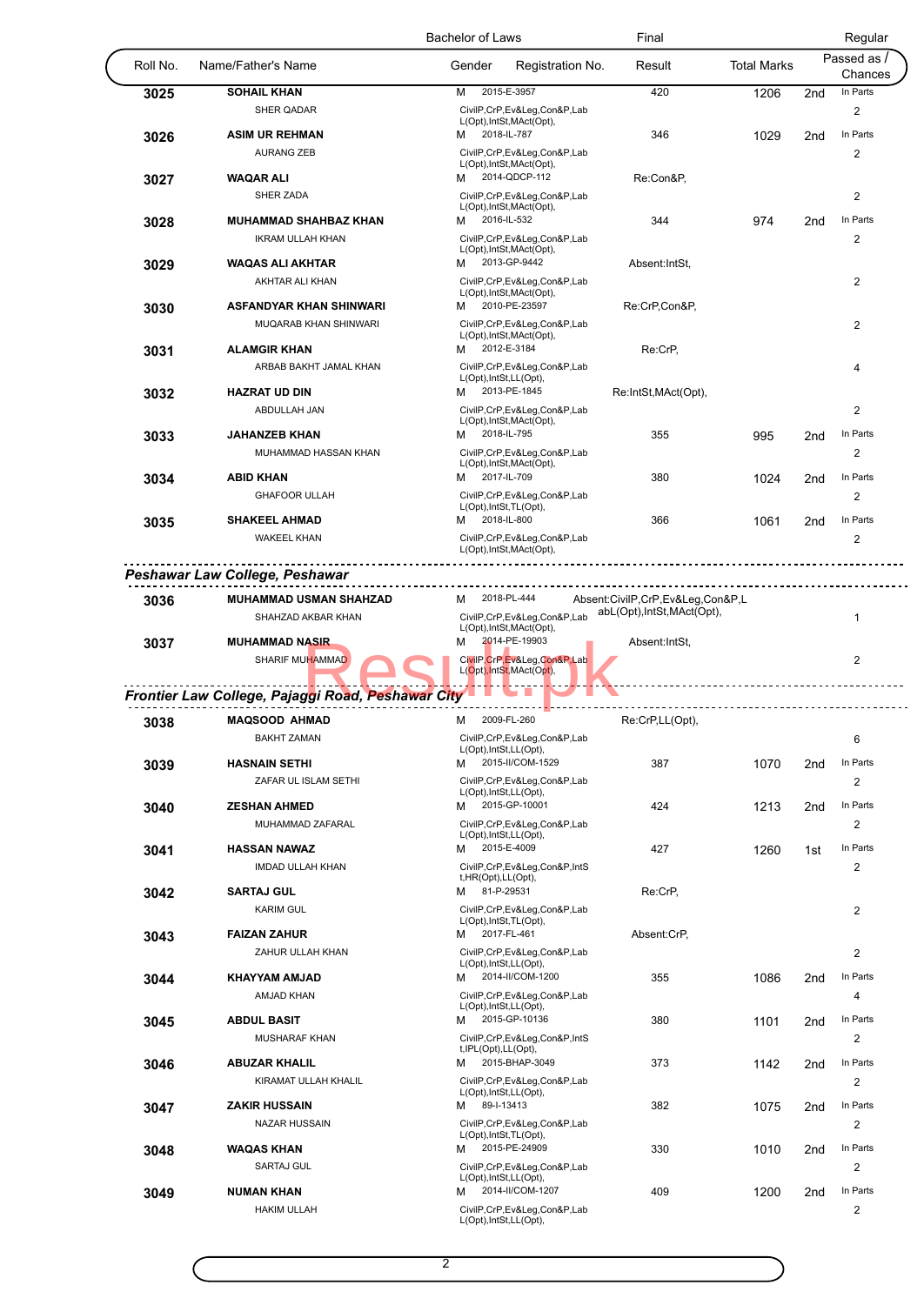|              |                                                | <b>Bachelor of Laws</b>                                  | Final         |             |                 | Regular              |
|--------------|------------------------------------------------|----------------------------------------------------------|---------------|-------------|-----------------|----------------------|
| Roll No.     | Name/Father's Name                             | Gender<br>Registration No.                               | Result        | Total Marks |                 | Passed as<br>Chances |
| 3050         | <b>MUHAMMAD WAJID</b>                          | 2018-FL-547<br>M                                         | 362           | 1062        | 2nd             | In Parts             |
|              | <b>HAMID GUL</b>                               | CivilP,CrP,Ev&Leg,Con&P,IntS<br>t, TL(Opt), LL(Opt),     |               |             |                 | 2                    |
| 3051         | SHAHZAD AHMAD BACHA                            | 2018-FL-534<br>м                                         | 383           | 1124        | 2 <sub>nd</sub> | In Parts             |
|              | <b>SHAH IRAN</b>                               | CivilP,CrP,Ev&Leg,Con&P,Lab<br>L(Opt), IntSt, LL(Opt),   |               |             |                 | 2                    |
| 3052         | <b>MUHAMMAD RIAZ</b>                           | 2018-FL-539<br>м                                         | 428           | 1165        | 2 <sub>nd</sub> | In Parts             |
|              | <b>FIRDOUS</b>                                 | CivilP,CrP,Ev&Leg,Con&P,Lab<br>L(Opt), IntSt, LL(Opt),   |               |             |                 | $\overline{c}$       |
| 3053         | <b>QAISAR ALI</b>                              | 2018-FL-548<br>м                                         | 400           | 1141        | 2 <sub>nd</sub> | In Parts             |
|              | ABDUR RASHEED KHAN                             | CivilP,CrP,Ev&Leg,Con&P,IntS<br>t, HR(Opt), LL(Opt),     |               |             |                 | 2                    |
| 3054         | <b>HASSAN TARIQ TOOR</b>                       | 2018-FL-544<br>м                                         | 374           | 1099        | 2 <sub>nd</sub> | In Parts             |
|              | MUHAMMAD TARIQ TOOR                            | CivilP,CrP,Ev&Leg,Con&P,Lab<br>L(Opt), IntSt, TL(Opt),   |               |             |                 | 2                    |
| 3055         | <b>NASEER KHAN</b>                             | 2012-PE-44467<br>M                                       | 325           | 959         | 2nd             | In Parts             |
|              | HASSAN ALI KHAN                                | CivilP,CrP,Ev&Leg,Con&P,Lab<br>L(Opt), IntSt, LL(Opt),   |               |             |                 | 2                    |
| 3056         | ZIA ULLAH KHAN KHATTAK                         | 2015-E-3884<br>м                                         | 354           | 1105        | 2 <sub>nd</sub> | In Parts             |
|              | <b>JAMSHID KHAN KHATTAK</b>                    | CivilP,CrP,Ev&Leg,Con&P,IntS<br>t, HR(Opt), LL(Opt),     |               |             |                 | 2                    |
| 3057         | <b>ABDUL WAHID</b>                             | 2014-E-3710<br>М                                         | 377           | 1016        | 2 <sub>nd</sub> | In Parts             |
|              | TAJ NOOR KHAN                                  | CivilP,CrP,Ev&Leg,Con&P,Lab<br>L(Opt), IntSt, LL(Opt),   |               |             |                 | 2                    |
| 3058         | <b>AAMIR NAWAB</b><br><b>NAWAB GUL</b>         | 2015-PEFP-141<br>м<br>CivilP,CrP,Ev&Leg,Con&P,Lab        | 411           | 1144        | 2 <sub>nd</sub> | In Parts<br>2        |
|              |                                                | L(Opt), IntSt, LL(Opt),                                  |               |             |                 |                      |
|              | Jinnah Law College, Peshawar<br>. <b>.</b>     |                                                          | -----------   |             |                 |                      |
| 3059         | <b>UJALA FATIMA</b>                            | 2000-PC-11418<br>F.                                      | 396           | 1157        | 2nd             | In Parts             |
|              | ABDUL KARIM KHAN                               | CivilP,CrP,Ev&Leg,Con&P,Lab<br>L(Opt), IntSt, MAct(Opt), |               |             |                 | 2                    |
| 3060         | <b>MUHAMMAD YAHYA</b>                          | 2016-JLCP-137<br>м                                       | 369           | 1075        | 2 <sub>nd</sub> | In Parts             |
|              | HAFIZ MUHAMMAD SAEED                           | CivilP,CrP,Ev&Leg,Con&P,Lab<br>L(Opt), IntSt, TL(Opt),   |               |             |                 | 6                    |
| 3061         | <b>TAHIR MEHMOOD</b>                           | 2016-JLCP-166<br>м                                       | 409           | 1251        | 2nd             | In Parts             |
|              | MUSHTAQ AHMAD                                  | CivilP,CrP,Ev&Leg,Con&P,IntS<br>t, TL(Opt), LL(Opt),     |               |             |                 | 6                    |
| 3062         | <b>KHADIM HUSSAIN HIMAYAT</b>                  | 96-PC/COM-162<br>м                                       | 375           | 1060        | 2 <sub>nd</sub> | In Parts             |
|              | <b>FAZL E WAHID</b>                            | CivilP, CrP, Ev&Leg, Con&P, Lab                          |               |             |                 | 2                    |
|              |                                                | L(Opt), IntSt, MAct(Opt),                                |               |             |                 |                      |
| 3063         | <b>MOHAMMAD TARIQ JAN</b><br><b>WASIL KHAN</b> | 2005-PC-3598<br>M<br>CivilP,CrP,Ev&Leg,Con&P,Lab         | 407           | 1088        | 2 <sub>nd</sub> | In Parts<br>2        |
|              |                                                | L(Opt), IntSt, LL(Opt),<br>M 2009-II/COM-294             |               |             |                 | In Parts             |
| 3064         | <b>SAYED TEAMUR SHAH</b>                       |                                                          | 393           | 1149        | 2nd             |                      |
|              | SAYED MAQBOOL SHAH                             | CivilP,CrP,Ev&Leg,Con&P,Lab<br>L(Opt), IntSt, MAct(Opt), |               |             |                 | 2                    |
| 3065         | AYAZ ALI KHAN                                  | 95-PC-46467<br>м                                         | 334           |             |                 | In Parts             |
|              | <b>MEHIR DIL KHAN</b>                          | CivilP,CrP,Ev&Leg,Con&P,Lab                              |               |             |                 | $\overline{2}$       |
|              |                                                | L(Opt), IntSt, BL(Opt),                                  |               |             |                 |                      |
| 3066         | <b>ABBAS KHAN</b>                              | 97-U-8447<br>M                                           | 411           | 1193        | 2nd             | In Parts             |
|              | GHULAM SARWAR KHAN                             | CivilP,CrP,Ev&Leg,Con&P,Lab<br>L(Opt), IntSt, MAct(Opt), |               |             |                 | 2                    |
| 3067         | <b>MUHAMMAD ROWAID</b>                         | M 2015-II/COM-1510                                       | 401           | 1105        | 2 <sub>nd</sub> | In Parts             |
|              | JEHANZEB KHAN                                  | CivilP,CrP,Ev&Leg,Con&P,Lab                              |               |             |                 | 2                    |
|              |                                                | L(Opt), IntSt, MAct(Opt),                                |               |             |                 |                      |
| 3068         | <b>WASIM JABBAR KHAN</b>                       | 2007-SP-2087<br>м                                        | Re:MAct(Opt), |             |                 |                      |
|              | GHULAM JABBAR KHAN                             | CivilP,CrP,Ev&Leg,Con&P,Lab<br>L(Opt), IntSt, MAct(Opt), |               |             |                 | $\overline{c}$       |
| 3069         | <b>NAVEED SAID</b>                             | 2016-JLCP-123<br>м                                       | 386           | 1103        | 2 <sub>nd</sub> | In Parts             |
|              | <b>REHMAN SAID</b>                             | CivilP,CrP,Ev&Leg,Con&P,Lab                              |               |             |                 | 2                    |
|              |                                                | L(Opt), IntSt, MAct(Opt),                                |               |             |                 |                      |
| 3070         | <b>SAJID AHMAD</b>                             | M 2014-II/COM-1219                                       | 412           | 1112        | 2 <sub>nd</sub> | In Parts             |
|              | <b>FAZAL ELAHI</b>                             | CivilP,CrP,Ev&Leg,Con&P,Lab<br>L(Opt), IntSt, MAct(Opt), |               |             |                 | 2                    |
| 3071         | <b>ZARDAD KHATTAK</b>                          | 2015-PB-4126<br>м                                        | 410           | 1131        | 2nd             | In Parts             |
|              | HABIB ULLAH KHAN                               | CivilP,CrP,Ev&Leg,Con&P,Lab<br>L(Opt), IntSt, LL(Opt),   |               |             |                 | 2                    |
|              |                                                | 98-D-237<br>м                                            | Re:MAct(Opt), |             |                 |                      |
|              | <b>ASAD ULLAH</b>                              |                                                          |               |             |                 | 2                    |
| 3072         | <b>FATEH GUL</b>                               | CivilP,CrP,Ev&Leg,Con&P,Lab                              |               |             |                 |                      |
|              |                                                | L(Opt), IntSt, MAct(Opt),                                |               |             |                 |                      |
| 3073         | <b>MUHAMMAD SHAHZAD KARIM</b>                  | 2007-GP-3933<br>м                                        | 390           | 1032        | 2 <sub>nd</sub> | In Parts             |
|              | MUHAMMAD KARIM JAN                             | CivilP,CrP,Ev&Leg,Con&P,Lab                              |               |             |                 | 2                    |
|              | <b>TAIMUR ALI</b>                              | L(Opt), IntSt, LL(Opt),<br>2015-E-3938<br>м              | 370           |             |                 | In Parts             |
|              | <b>FARHAD ALI</b>                              | CivilP,CrP,Ev&Leg,Con&P,Lab                              |               | 1099        | 2 <sub>nd</sub> | 2                    |
| 3074<br>3075 | <b>MUHAMMAD MAAZ</b>                           | L(Opt), IntSt, MAct(Opt),<br>2018-JLCP-224<br>м          | Re:MAct(Opt), |             |                 |                      |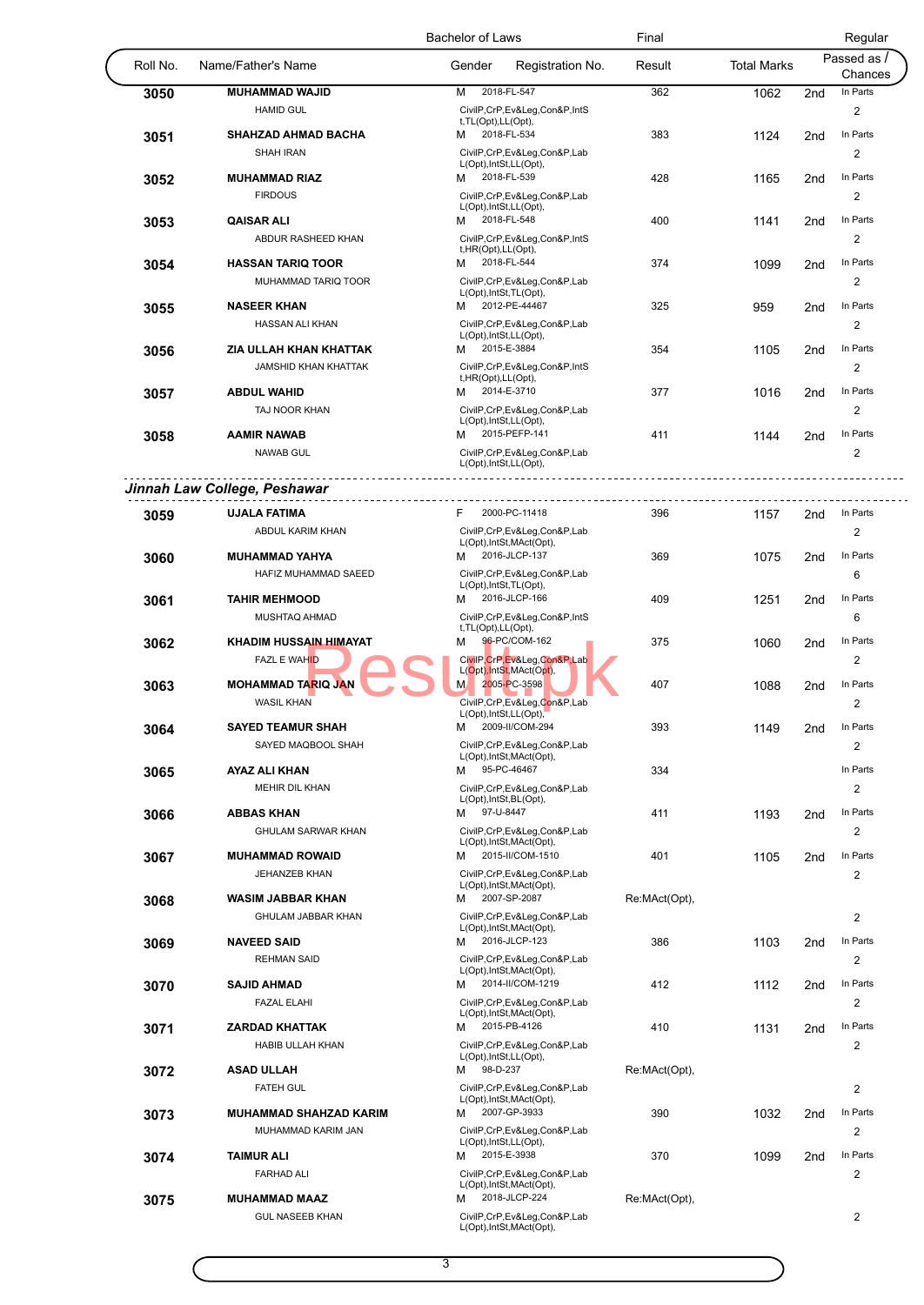|          |                                                   | <b>Bachelor of Laws</b>                                    | Final          |                    |                 | Regular                 |
|----------|---------------------------------------------------|------------------------------------------------------------|----------------|--------------------|-----------------|-------------------------|
| Roll No. | Name/Father's Name                                | Gender<br>Registration No.                                 | Result         | <b>Total Marks</b> |                 | Passed as /<br>Chances  |
| 3076     | <b>DAUD SHAH</b>                                  | 2018-JLCP-219<br>м                                         | 335            | 980                | 2 <sub>nd</sub> | In Parts                |
|          | <b>GULAB SHAH</b>                                 | CivilP,CrP,Ev&Leg,Con&P,Lab                                |                |                    |                 | 2                       |
| 3077     | <b>QAISAR ARAFAT</b>                              | L(Opt), IntSt, MAct(Opt),<br>2017-JLCP-181<br>м            | 399            | 1062               | 2 <sub>nd</sub> | In Parts                |
|          | CH MUHAMMAD BANARAS                               | CivilP,CrP,Ev&Leg,Con&P,Lab                                |                |                    |                 | 2                       |
|          |                                                   | L(Opt), IntSt, LL(Opt),                                    |                |                    |                 |                         |
| 3078     | <b>JALEEL ZEB</b><br><b>AURANGZEB</b>             | 2013-PE-4735<br>м                                          | 428            | 1176               | 2 <sub>nd</sub> | In Parts                |
|          |                                                   | CivilP,CrP,Ev&Leg,Con&P,Lab<br>L(Opt), IntSt, LL(Opt),     |                |                    |                 | $\mathbf{1}$            |
| 3079     | <b>SHAHAB UD DIN</b>                              | 2013-PE-8679<br>м                                          | 358            | 1029               | 2nd             | In Parts                |
|          | MAIRAJ UD DIN                                     | CivilP,CrP,Ev&Leg,Con&P,Lab<br>L(Opt), IntSt, TL(Opt),     |                |                    |                 | 2                       |
| 3080     | <b>MUHAMMAD AISH AFNAN</b>                        | 2017-JLCP-180<br>м                                         | 359            | 1024               | 2 <sub>nd</sub> | In Parts                |
|          | AMAN ULLAH ASSI                                   | CivilP,CrP,Ev&Leg,Con&P,Lab                                |                |                    |                 | $\overline{2}$          |
|          |                                                   | L(Opt), IntSt, LL(Opt),                                    |                |                    |                 |                         |
|          | Quaid-e-Azam Institute of Legal Studies, Nowshera |                                                            |                |                    |                 |                         |
| 3081     | <b>SHUMAILA KANWAL</b>                            | 2018-QILS-529<br>F                                         | Re:CrP,        |                    |                 |                         |
|          | NIAZ MUHAMMAD                                     | CivilP,CrP,Ev&Leg,Con&P,Lab                                |                |                    |                 | $\overline{2}$          |
|          |                                                   | L(Opt), IntSt, HR(Opt),                                    |                |                    |                 |                         |
| 3083     | <b>MUHAMMAD MUKHTIAR</b>                          | 98-PS-24011<br>м                                           | 382            | 1015               | 2nd             | In Parts                |
|          | MUHAMMAD ANWAR                                    | CivilP,CrP,Ev&Leg,Con&P,Lab<br>L(Opt), IntSt, LL(Opt),     |                |                    |                 | 2                       |
| 3084     | <b>KHURRAM SHAHZAD</b>                            | 2018-QILS-533<br>м                                         | 444            | 1216               | 2 <sub>nd</sub> | In Parts                |
|          | ANWAR UL HASAN                                    | CivilP,CrP,Ev&Leg,Con&P,Lab                                |                |                    |                 | $\overline{2}$          |
| 3085     | <b>ABDUL QADEER TAJ</b>                           | L(Opt), IntSt, LL(Opt),<br>2017-SAN-1120<br>м              | 477            | 1400               | 1st             | In Parts                |
|          | ABDUL QAYOOM MUGHAL                               | CivilP,CrP,Ev&Leg,Con&P,Lab                                |                |                    |                 | 2                       |
|          |                                                   | L(Opt), IntSt, LL(Opt),                                    |                |                    |                 |                         |
| 3086     | <b>MUHAMMAD YASEEN</b>                            | 2018-QILS-540<br>м                                         | 365            | 1065               | 2 <sub>nd</sub> | In Parts                |
|          | MUHAMMAD USMAN                                    | CivilP,CrP,Ev&Leg,Con&P,Lab<br>L(Opt), IntSt, LL(Opt),     |                |                    |                 | 2                       |
| 3087     | <b>AWAIS ALI</b>                                  | 2018-QILS-549<br>м                                         | Absent: IntSt, |                    |                 |                         |
|          | SULTAN MUHAMMAD                                   | CivilP,CrP,Ev&Leg,Con&P,Lab                                |                |                    |                 | $\overline{2}$          |
| 3088     | <b>MUHAMMAD ASIF</b>                              | L(Opt), IntSt, LL(Opt),<br>2018-QILS-553<br>м              | 329            | 984                | 2 <sub>nd</sub> | In Parts                |
|          | <b>ALI SHER</b>                                   | CivilP,CrP,Ev&Leg,Con&P,Lab                                |                |                    |                 | 2                       |
|          |                                                   | L(Opt), IntSt, LL(Opt),                                    |                |                    |                 |                         |
| 3089     | <b>ISHFAQ AHMAD</b>                               | 2008-PE-9990<br>M                                          | 392            | 1072               | 2 <sub>nd</sub> | In Parts                |
|          | <b>IFTIKHAR AHMED</b>                             | CivilP, CrP, Ev&Leg, Con&P, Lab<br>L(Opt), IntSt, LL(Opt), |                |                    |                 | $\overline{\mathbf{c}}$ |
| 3090     | <b>MUHAMMAD AHMED AZAD</b>                        | 2018-QILS-528<br>M                                         | 369            | 1038               | 2 <sub>nd</sub> | In Parts                |
|          | <b>AZAD GUL</b>                                   | CivilP,CrP,Ev&Leg,Con&P,Lab                                |                |                    |                 | 2                       |
|          | ZAHID ULLAH                                       | L(Opt), IntSt, LL(Opt),<br>2016-QILS-458<br>м              | 394            | 1162               | 2nd             | In Parts                |
| 3092     | SHAUKAT ALI KHAN                                  | CivilP,CrP,Ev&Leg,Con&P,Lab                                |                |                    |                 | 4                       |
|          |                                                   | L(Opt), IntSt, LL(Opt),                                    |                |                    |                 |                         |
| 3093     | <b>MUHAMMAD SHAHZAD ABBASI</b>                    | 2016-QILS-429<br>м                                         | 418            | 1249               | 2 <sub>nd</sub> | In Parts                |
|          | WALI UR REHMAN ABBASI                             | CivilP,CrP,Ev&Leg,Con&P,Lab<br>L(Opt), IntSt, LL(Opt),     |                |                    |                 | 2                       |
| 3094     | <b>MUHAMMAD ZUBAIR</b>                            | 2013-FGCN-23<br>м                                          | 389            | 1033               | 2 <sub>nd</sub> | In Parts                |
|          | ZAIN ULLAH                                        | CivilP,CrP,Ev&Leg,Con&P,Lab                                |                |                    |                 | 4                       |
| 3095     | <b>WAQAS FAZAL</b>                                | L(Opt), IntSt, LL(Opt),<br>2010-GP-6481<br>м               | Re:CrP,        |                    |                 |                         |
|          | <b>FAZLE NABI</b>                                 | CivilP,CrP,Ev&Leg,Con&P,Lab                                |                |                    |                 | $\mathbf{1}$            |
|          |                                                   | L(Opt), IntSt, LL(Opt),                                    |                |                    |                 |                         |
| 3096     | <b>IHTISHAM AZIZ</b>                              | 2017-QILS-473<br>м                                         | 378            | 1054               | 2nd             | In Parts                |
|          | AZIZULLAH KHAN                                    | CivilP,CrP,Ev&Leg,Con&P,Lab<br>L(Opt), IntSt, LL(Opt),     |                |                    |                 | 2                       |
| 3097     | <b>ARSHID KHAN</b>                                | 2018-QILS-545<br>м                                         | Re:CrP,        |                    |                 |                         |
|          | AMIR MUHAMMAD KHAN                                | CivilP,CrP,Ev&Leg,Con&P,IntS                               |                |                    |                 | $\overline{c}$          |
|          |                                                   | t, HR(Opt), LL(Opt),                                       |                |                    |                 |                         |
|          | <b>Mardan Law College Mardan</b>                  | <u>.</u>                                                   |                |                    |                 |                         |
| 3098     | <b>KANEEZ FATIMA ALI</b>                          | 2018-ML-498<br>F.                                          | 414            | 1190               | 2nd             | In Parts                |
|          | MUHAMMAD ALI                                      | CivilP,CrP,Ev&Leg,Con&P,IntS                               |                |                    |                 | 2                       |
|          |                                                   | t, TL(Opt), LL(Opt),                                       |                |                    |                 |                         |
| 3099     | <b>LUBNA</b>                                      | 2018-ML-499<br>F                                           | 440            | 1154               | 2nd             | In Parts                |
|          | <b>MASAL KHAN</b>                                 | CivilP,CrP,Ev&Leg,Con&P,IntS<br>t, HR(Opt), LL(Opt),       |                |                    |                 | 2                       |
| 3100     | <b>SAWAIRA NAZ</b>                                | 2018-ML-500<br>F.                                          | 393            | 1056               | 2nd             | In Parts                |
|          | NIAZ UDDIN                                        | CivilP,CrP,Ev&Leg,Con&P,IntS                               |                |                    |                 | 2                       |
| 3101     | <b>ADNAN JAMIL</b>                                | t, TL(Opt), LL(Opt),<br>2018-ML-503<br>м                   | Re:CivilP,     |                    |                 |                         |
|          | <b>JAMIL AKBAR</b>                                | CivilP,CrP,Ev&Leg,Con&P,IntS                               |                |                    |                 | 2                       |
|          |                                                   | t, HR(Opt), LL(Opt),                                       |                |                    |                 |                         |
| 3102     | <b>AHMAD ALI</b>                                  | 2019-ML-610<br>М                                           | 390            |                    |                 |                         |
|          | <b>LIAQAT ALI</b>                                 | CivilP,CrP,Ev&Leg,Con&P,Lab<br>L(Opt), IntSt, LL(Opt),     |                |                    |                 | $\overline{\mathbf{c}}$ |
|          |                                                   |                                                            |                |                    |                 |                         |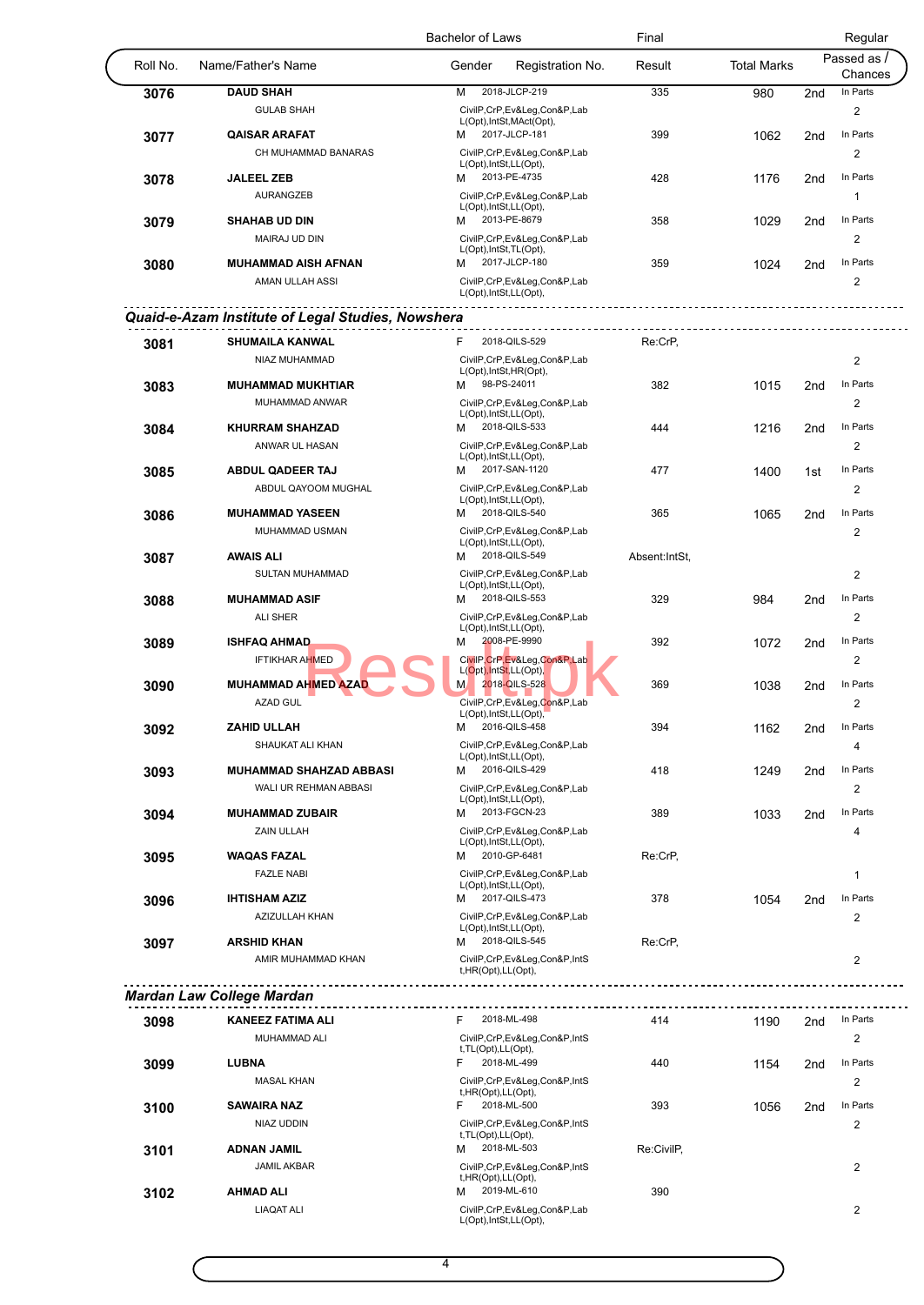|          |                                            | <b>Bachelor of Laws</b>                                | Final                                                         |                    |                 | Regular                             |
|----------|--------------------------------------------|--------------------------------------------------------|---------------------------------------------------------------|--------------------|-----------------|-------------------------------------|
| Roll No. | Name/Father's Name                         | Gender<br>Registration No.                             | Result                                                        | <b>Total Marks</b> |                 | Passed as /<br>Chances              |
| 3103     | <b>AKBAR ALI KHAN</b>                      | 2016-ML-338<br>M                                       | 402                                                           | 1044               | 2 <sub>nd</sub> | In Parts                            |
|          | ZAFAR ALI KHAN                             | CivilP,CrP,Ev&Leg,Con&P,IntS                           |                                                               |                    |                 | 2                                   |
|          | <b>ANWAR SHER</b>                          | t, HR(Opt), LL(Opt),<br>2015-ML-279<br>м               | Re:CrP,                                                       |                    |                 |                                     |
| 3104     |                                            |                                                        |                                                               |                    |                 |                                     |
|          | MUHAMMAD SHOAIB                            | CivilP,CrP,Ev&Leg,Con&P,Lab<br>L(Opt), IntSt, LL(Opt), |                                                               |                    |                 | 2                                   |
| 3105     | <b>BASIT ALI</b>                           | 2017-ML-457<br>м                                       | 410                                                           | 1082               | 2 <sub>nd</sub> | In Parts                            |
|          | <b>RAHAM KHITAB</b>                        | CivilP,CrP,Ev&Leg,Con&P,Lab                            |                                                               |                    |                 | 2                                   |
|          |                                            | L(Opt), IntSt, LL(Opt),                                |                                                               |                    |                 |                                     |
| 3106     | <b>FAISAL</b>                              | 2018-ML-507<br>м                                       | Absent:CivilP,CrP,Ev&Leg,Con&P,L<br>abL(Opt), IntSt, LL(Opt), |                    |                 |                                     |
|          | M QURAISH YOUSUFZAI                        | CivilP,CrP,Ev&Leg,Con&P,Lab<br>L(Opt), IntSt, LL(Opt), |                                                               |                    |                 | 1                                   |
| 3107     | <b>FAZLI HADI</b>                          | 88-S-1593<br>м                                         | Re:LL(Opt),                                                   |                    |                 |                                     |
|          | <b>FAZLI ELAHI</b>                         | CivilP,CrP,Ev&Leg,Con&P,Lab                            |                                                               |                    |                 | 3                                   |
|          |                                            | L(Opt), IntSt, LL(Opt),                                |                                                               |                    |                 |                                     |
| 3108     | <b>JANALAM</b>                             | 2007-M-4013<br>м                                       | Re:CrP,Con&P,IntSt,LL(Opt),                                   |                    |                 |                                     |
|          | <b>KHAN GHALIB</b>                         | CivilP,CrP,Ev&Leg,Con&P,Lab<br>L(Opt), IntSt, LL(Opt), |                                                               |                    |                 | 2                                   |
| 3109     | <b>KHURAM SHAHZAD</b>                      | 2010-PE-28427<br>м                                     | Absent:CrP,IntSt,                                             |                    |                 |                                     |
|          | <b>ALLAH BAKSH</b>                         | CivilP,CrP,Ev&Leg,Con&P,Lab                            |                                                               |                    |                 | $\overline{2}$                      |
|          |                                            | L(Opt), IntSt, LL(Opt),                                |                                                               |                    |                 |                                     |
| 3110     | <b>MANZOOR AHMAD</b>                       | 2002-PC-8033<br>м                                      | 317                                                           | 970                | 2 <sub>nd</sub> | In Parts                            |
|          | MUHAMMAD RAUF SHAH                         | CivilP,CrP,Ev&Leg,Con&P,Lab                            |                                                               |                    |                 | $\overline{2}$                      |
|          | <b>MOHSIN AMIN</b>                         | L(Opt), IntSt, LL(Opt),<br>2018-ML-511<br>м            | 394                                                           |                    | 2 <sub>nd</sub> | In Parts                            |
| 3111     |                                            | CivilP,CrP,Ev&Leg,Con&P,Lab                            |                                                               | 1063               |                 |                                     |
|          | ROOH UL AMIN                               | L(Opt), IntSt, LL(Opt),                                |                                                               |                    |                 | 2                                   |
| 3112     | <b>MUHAMMAD KASHIF</b>                     | 2016-ML-359<br>м                                       | 362                                                           | 995                | 2nd             | In Parts                            |
|          | <b>MUKHTIAR ALI</b>                        | CivilP,CrP,Ev&Leg,Con&P,Lab                            |                                                               |                    |                 | 4                                   |
|          |                                            | L(Opt), IntSt, LL(Opt),                                |                                                               |                    |                 |                                     |
| 3113     | <b>NASIR KHAN</b>                          | 2018-PL-439<br>м                                       | 419                                                           | 1162               | 2nd             | In Parts                            |
|          | <b>ABDUL KARIM</b>                         | CivilP,CrP,Ev&Leg,Con&P,Lab<br>L(Opt), IntSt, LL(Opt), |                                                               |                    |                 | $\overline{2}$                      |
| 3114     | <b>NOUMAN ULLAH</b>                        | 2018-ML-522<br>м                                       | 469                                                           | 1285               | 1st             | In Parts                            |
|          | <b>INAYAT ULLAH</b>                        | CivilP,CrP,Ev&Leg,Con&P,IntS                           |                                                               |                    |                 | 2                                   |
|          |                                            | t, HR(Opt), LL(Opt),                                   |                                                               |                    |                 |                                     |
| 3115     | <b>RASHID REHMAN</b>                       | 2018-ML-535<br>M                                       | Re:IntSt,HR(Opt),                                             |                    |                 |                                     |
|          | <b>REHMAN ULLAH</b>                        | CivilP,CrP,Ev&Leg,Con&P,Lab                            |                                                               |                    |                 | 2                                   |
| 3116     | <b>SAHAR GUL</b>                           | L(Opt), IntSt, HR(Opt),<br>90-PA-44440<br>М            | 354                                                           | 993                | 2 <sub>nd</sub> | In Parts                            |
|          | MUHAMMAD ARIF                              | CivilP,CrP,Ev&Leg,Con&P,Lab                            |                                                               |                    |                 | 2                                   |
|          |                                            | L(Opt), IntSt, LL(Opt),                                |                                                               |                    |                 |                                     |
| 3117     | <b>SHAHID ALI</b>                          | 2018-ML-536<br>W                                       | 419                                                           | 1197               | 2nd             | In Parts                            |
|          | <b>SAHIB ZADA</b>                          | CivilP,CrP,Ev&Leg,Con&P,IntS                           |                                                               |                    |                 | 2                                   |
|          | <b>SOHAIL AHMAD</b>                        | t, HR(Opt), LL(Opt),<br>2018-ML-526<br>м               | 435                                                           | 1123               | 2nd             | In Parts                            |
| 3118     | NOOR AKBAR                                 |                                                        |                                                               |                    |                 |                                     |
|          |                                            | CivilP,CrP,Ev&Leg,Con&P,Lab<br>L(Opt), IntSt, LL(Opt), |                                                               |                    |                 | 2                                   |
| 3119     | <b>SYED ABUZAR SHAH</b>                    | 2008-PE-5027<br>м                                      | 355                                                           | 1025               | 2 <sub>nd</sub> | In Parts                            |
|          | SYED ABU SAEED SHAH                        | CivilP,CrP,Ev&Leg,Con&P,Lab                            |                                                               |                    |                 | 2                                   |
|          |                                            | L(Opt), IntSt, LL(Opt),                                |                                                               |                    |                 |                                     |
| 3120     | <b>TOQEER IHSAN</b>                        | 2015-SLS-17<br>м                                       | 323                                                           | 963                | 2 <sub>nd</sub> | In Parts                            |
|          | ABDUL GHAFFAR                              | CivilP,CrP,Ev&Leg,Con&P,Lab<br>L(Opt), IntSt, LL(Opt), |                                                               |                    |                 | 6                                   |
| 3121     | <b>ABID ALI</b>                            | 98-M-13175<br>м                                        | Absent:CrP,Con&P,IntSt,HR(Opt),                               |                    |                 |                                     |
|          | SABZ ALI KHAN                              | CivilP,CrP,Ev&Leg,Con&P,IntS                           |                                                               |                    |                 | 2                                   |
|          |                                            | t, HR(Opt), LL(Opt),                                   |                                                               |                    |                 |                                     |
|          | <u></u><br>Swabi Law College, Swabi        |                                                        |                                                               |                    |                 |                                     |
|          |                                            |                                                        |                                                               |                    |                 |                                     |
| 3122     | <b>MEHAK SABA</b>                          | 2018-SLS-105<br>F.                                     | 440                                                           | 1280               | 1st             | In Parts                            |
|          | MUHAMMAD JAVED KHAN                        | CivilP,CrP,Ev&Leg,Con&P,IntS                           |                                                               |                    |                 | 2                                   |
|          | <b>UMBREEN SARDAR</b>                      | t, MAct(Opt), LL(Opt),<br>2017-SLS-53<br>F.            | 352                                                           |                    |                 | In Parts                            |
| 3123     |                                            |                                                        |                                                               | 1047               | 2nd             |                                     |
|          | HAJI MUHAMMAD SARDAR                       | CivilP,CrP,Ev&Leg,Con&P,IntS<br>t, MAct(Opt), LL(Opt), |                                                               |                    |                 | 4                                   |
| 3124     | <b>ZAINAB BIBI</b>                         | 2018-SLS-122<br>F.                                     | 428                                                           | 1207               | 2 <sub>nd</sub> | In Parts                            |
|          | MUHAMMAD SALEH                             | CivilP,CrP,Ev&Leg,Con&P,IntS                           |                                                               |                    |                 | 2                                   |
|          |                                            | t, MAct(Opt), LL(Opt),                                 |                                                               |                    |                 |                                     |
| 3125     | <b>BILAWAL KHAN</b>                        | 2018-SLS-96<br>м                                       | 417                                                           | 1055               | 2nd             | In Parts                            |
|          | AMAN ALI KHAN                              | CivilP,CrP,Ev&Leg,Con&P,IntS<br>t, MAct(Opt), LL(Opt), |                                                               |                    |                 | 2                                   |
| 3126     | <b>HAIDER SHAH</b>                         | 2018-SLS-125<br>м                                      | Absent:CivilP,Ev&Leg,                                         |                    |                 |                                     |
|          | <b>MIAN MAGHFIRAT SHAH</b>                 | CivilP,CrP,Ev&Leg,Con&P,IntS                           |                                                               |                    |                 | $\overline{2}$                      |
|          |                                            | t, MAct(Opt), LL(Opt),                                 |                                                               |                    |                 |                                     |
|          |                                            |                                                        | 355                                                           | 985                | 2 <sub>nd</sub> | In Parts                            |
| 3127     | <b>IRSHAD AHMAD</b>                        | 2006-PC-5174<br>M                                      |                                                               |                    |                 |                                     |
|          | MUSAMAR KHAN                               | CivilP,CrP,Ev&Leg,Con&P,IntS                           |                                                               |                    |                 | 4                                   |
|          |                                            | t, MAct(Opt), LL(Opt),                                 |                                                               |                    |                 |                                     |
| 3128     | <b>WAQAS ZEB</b><br><b>AURANG ZEB KHAN</b> | 2018-SLS-119<br>М<br>CivilP,CrP,Ev&Leg,Con&P,IntS      | 429                                                           | 1151               | 2nd             | In Parts<br>$\overline{\mathbf{c}}$ |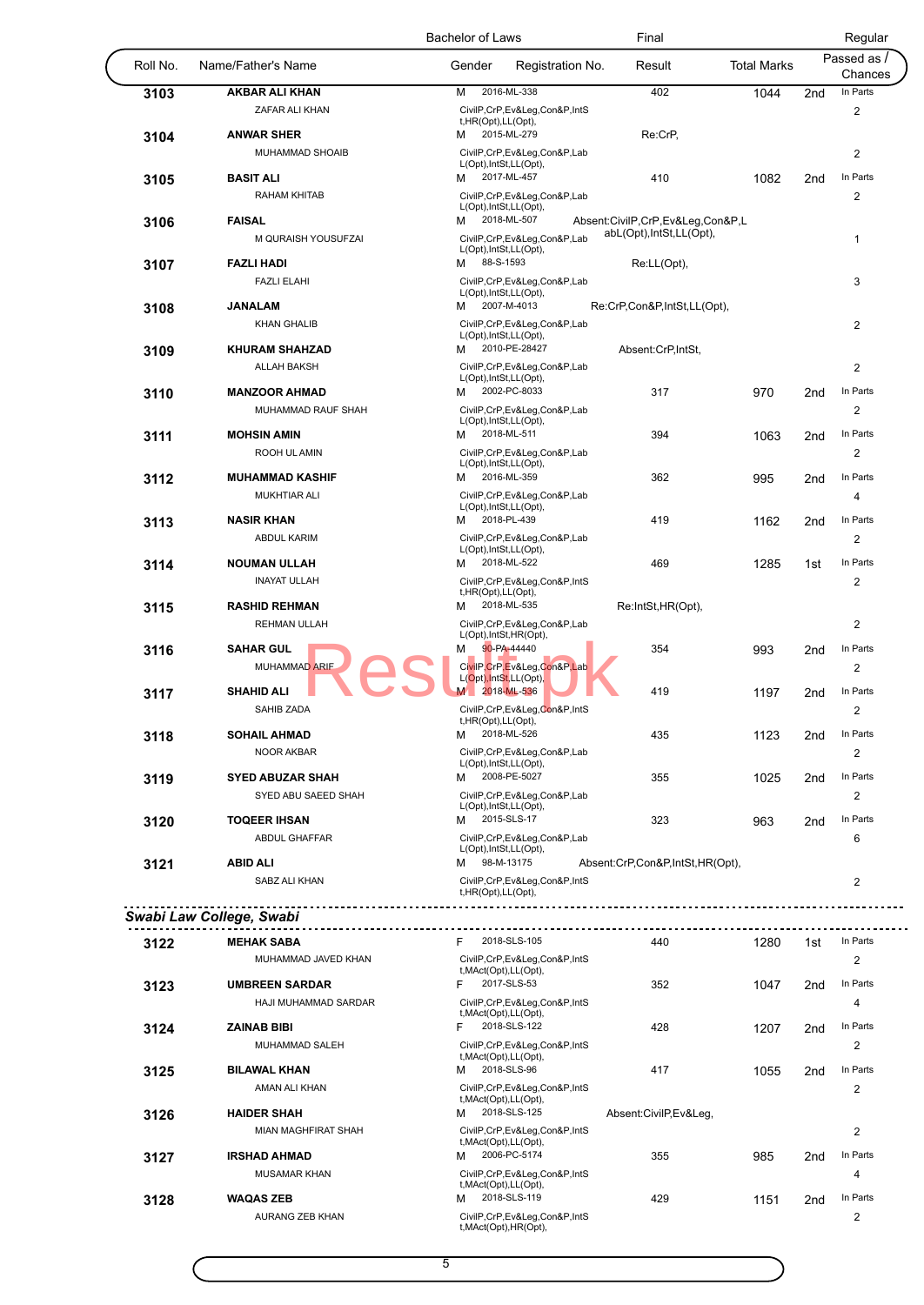|          |                                       | <b>Bachelor of Laws</b>                                                         | Final                         |                    | Regular                                   |
|----------|---------------------------------------|---------------------------------------------------------------------------------|-------------------------------|--------------------|-------------------------------------------|
| Roll No. | Name/Father's Name                    | Gender<br>Registration No.                                                      | Result                        | <b>Total Marks</b> | Passed as<br>Chances                      |
| 3129     | <b>SYED IMRAN ALI</b>                 | 2005-PCCM-264<br>M                                                              | Re:MAct(Opt),                 |                    |                                           |
|          | SYED SHAHI MULK                       | CivilP,CrP,Ev&Leg,Con&P,IntS<br>t, MAct(Opt), LL(Opt),                          |                               |                    | $\sqrt{2}$                                |
|          | Ayub law College , Haripur            |                                                                                 |                               |                    |                                           |
| 3131     | <b>ANILA SHAHEEN</b>                  | 2018-ALH-757<br>F                                                               | 407                           | 1186               | In Parts<br>2 <sub>nd</sub>               |
|          | MUHAMMAD ARSHAD                       | CivilP,CrP,Ev&Leg,Con&P,Lab                                                     |                               |                    | 2                                         |
|          | <b>AMINA BIBI</b>                     | L(Opt), IntSt, LL(Opt),<br>2014-SGCH-194<br>F                                   | 413                           | 1143               | In Parts<br>2nd                           |
| 3132     | <b>NAHID AKHTAR</b>                   | CivilP,CrP,Ev&Leg,Con&P,Lab                                                     |                               |                    | 2                                         |
|          |                                       | L(Opt), IntSt, LL(Opt),                                                         |                               |                    |                                           |
| 3133     | <b>SARA INAYAT</b>                    | 2018-ALH-766<br>F.                                                              | 421                           | 1123               | In Parts<br>2 <sub>nd</sub>               |
|          | SARDAR INAYAT UR REHMAN               | CivilP,CrP,Ev&Leg,Con&P,Lab<br>L(Opt), IntSt, LL(Opt),                          |                               |                    | 2                                         |
| 3134     | <b>NEELAM PARI TANOLI</b>             | 2018-ALH-761<br>F                                                               | 482                           | 1384               | In Parts<br>1st                           |
|          | DIL BAHADUR KHAN                      | CivilP,CrP,Ev&Leg,Con&P,Lab                                                     |                               |                    | $\overline{2}$                            |
| 3135     | <b>ATIQ UR REHMAN</b>                 | L(Opt), IntSt, LL(Opt),<br>2018-ALH-773<br>м                                    | 451                           | 1175               | In Parts<br>2nd                           |
|          | FAZAL UR REHMAN                       | CivilP,CrP,Ev&Leg,Con&P,Lab                                                     |                               |                    | 2                                         |
|          |                                       | L(Opt), IntSt, LL(Opt),                                                         |                               |                    |                                           |
| 3136     | <b>WAQAS ALI</b>                      | 2017-ALH-721<br>м                                                               | 472                           | 1216               | In Parts<br>2 <sub>nd</sub>               |
|          | <b>DILSHAD AHMAD</b>                  | CivilP,CrP,Ev&Leg,Con&P,Lab<br>L(Opt), IntSt, LL(Opt),                          |                               |                    | 2                                         |
| 3137     | <b>ADNAN AKRAM</b>                    | 2018-ALH-769<br>м                                                               | 388                           | 1083               | In Parts<br>2 <sub>nd</sub>               |
|          | MUHAMMAD AKRAM                        | CivilP,CrP,Ev&Leg,Con&P,Lab                                                     |                               |                    | 2                                         |
| 3138     | <b>NAVEED</b>                         | L(Opt), IntSt, LL(Opt),<br>2017-ALH-717<br>м                                    | 381                           | 1058               | In Parts<br>2 <sub>nd</sub>               |
|          | <b>AURANGZEB</b>                      | CivilP,CrP,Ev&Leg,Con&P,Lab                                                     |                               |                    | 2                                         |
|          |                                       | L(Opt), IntSt, LL(Opt),                                                         |                               |                    |                                           |
| 3139     | <b>FAIZ UL HASSAN</b>                 | 2017-ALH-702<br>м                                                               | Re:Ev&Leg,                    |                    |                                           |
|          | PIR ALTAF HUSSAIN                     | CivilP,CrP,Ev&Leg,Con&P,Lab<br>L(Opt), IntSt, TL(Opt),                          |                               |                    | $\overline{c}$                            |
| 3140     | <b>AMJAD SHAHZAD</b>                  | 2017-ALH-699<br>м                                                               | 375                           | 1017               | 2 <sub>nd</sub><br>In Parts               |
|          | MUHAMMAD ARIF                         | CivilP,CrP,Ev&Leg,Con&P,Lab                                                     |                               |                    | 2                                         |
| 3141     | <b>IMRAN RASHEED</b>                  | L(Opt), IntSt, LL(Opt),<br>99-H-4074<br>м                                       | 426                           | 1174               | In Parts<br>2 <sub>nd</sub>               |
|          | ABDUL RASHEED                         | CivilP,CrP,Ev&Leg,Con&P,Lab                                                     |                               |                    | 2                                         |
|          |                                       | L(Opt), IntSt, LL(Opt),                                                         |                               |                    |                                           |
| 3142     | <b>FAHAD AYAZ</b><br>MUHAMMAD AYAZ    | 2018-ALH-774<br>м<br>CivilP, CrP, Ev&Leg, Con&P, Lab<br>L(Opt), IntSt, LL(Opt), | 426                           | 1116               | In Parts<br>2 <sub>nd</sub><br>$\sqrt{2}$ |
|          | Abbott:Law College, Abbottabad        |                                                                                 |                               |                    |                                           |
|          |                                       | 97-PS-18100<br>F                                                                | Absent:CrP,                   |                    |                                           |
| 3143     | <b>KHALIDA PARVEEN</b>                | CivilP,CrP,Ev&Leg,Con&P,IntS                                                    |                               |                    |                                           |
|          | ALI REHMAN                            | t, MAct(Opt), LL(Opt),                                                          |                               |                    | 4                                         |
| 3144     | <b>SIDRA MUSTAFA</b>                  | 2018-AL-590<br>F                                                                | 450                           | 1245               | 2 <sub>nd</sub><br>In Parts               |
|          | <b>GHULAM MUSTAFA</b>                 | CivilP,CrP,Ev&Leg,Con&P,IntS                                                    |                               |                    | 2                                         |
| 3145     | <b>MALIK GHAYOOR</b>                  | t, MAct(Opt), LL(Opt),<br>2016-AL-469<br>м                                      | Absent:CivilP,Ev&Leg,LL(Opt), |                    |                                           |
|          | FAROOQ HUSSAIN                        | CivilP,CrP,Ev&Leg,Con&P,IntS                                                    |                               |                    | 6                                         |
|          |                                       | t, MAct(Opt), LL(Opt),<br>2016-AL-451                                           |                               |                    | In Parts                                  |
| 3146     | <b>MUHAMMAD ANIS ANWAR KHAN</b>       | м                                                                               | 348                           | 1046               | 2 <sub>nd</sub>                           |
|          | KHURSHID ANWAR KHAN                   | CivilP,CrP,Ev&Leg,Con&P,IntS<br>t, MAct(Opt), LL(Opt),                          |                               |                    | 2                                         |
| 3147     | <b>MUHAMMAD MUBEEN MAQSOOD</b>        | 2017-AL-547<br>м                                                                | 411                           | 1043               | In Parts<br>2 <sub>nd</sub>               |
|          | MAQSOOD ALI                           | CivilP,CrP,Ev&Leg,Con&P,Lab<br>L(Opt), IntSt, MAct(Opt),                        |                               |                    | 2                                         |
| 3148     | <b>SYED MAHFOOZ ALI SHAH</b>          | 2018-AL-599<br>м                                                                | 364                           | 1055               | In Parts<br>2 <sub>nd</sub>               |
|          | SYED IQBAL HUSSAIN                    | CivilP,CrP,Ev&Leg,Con&P,IntS                                                    |                               |                    | 2                                         |
|          |                                       | t, MAct(Opt), LL(Opt),<br>2017-AL-545<br>м                                      |                               |                    | In Parts                                  |
| 3149     | SYED SHUJAAT HUSSAIN SHAH             |                                                                                 | 385                           | 1068               | 2 <sub>nd</sub>                           |
|          | SARTAJ ALI SHAH                       | CivilP,CrP,Ev&Leg,Con&P,Lab<br>L(Opt), IntSt, MAct(Opt),                        |                               |                    | 2                                         |
|          | <b>Justice Law College Abbottabad</b> |                                                                                 |                               |                    |                                           |
|          |                                       | 2018-JLA-810<br>F.                                                              | 479                           |                    | In Parts                                  |
| 3150     | <b>GHANWA SHAFIQUE</b>                |                                                                                 |                               | 1360               | 1st                                       |
|          | SARDAR SHAFIQUE                       | CivilP,CrP,Ev&Leg,Con&P,IntS<br>t, MAct(Opt), LL(Opt),                          |                               |                    | 2                                         |
| 3151     | <b>SUNDUS GUL</b>                     | 2018-JLA-808<br>F                                                               | 461                           | 1230               | In Parts<br>2 <sub>nd</sub>               |
|          | <b>GUL FARAZ KHAN</b>                 | CivilP,CrP,Ev&Leg,Con&P,Lab                                                     |                               |                    | 2                                         |
| 3152     | <b>MARVI TABBASSAM</b>                | L(Opt), IntSt, MAct(Opt),<br>F<br>2018-JLA-801                                  | 510                           | 1419               | In Parts<br>1st                           |
|          | MUHAMMAD SHAHREEN                     | CivilP,CrP,Ev&Leg,Con&P,Lab                                                     |                               |                    | 2                                         |
|          |                                       | L(Opt), IntSt, MAct(Opt),                                                       |                               |                    |                                           |
| 3153     | <b>ABDUL WAHID</b>                    | 2018-JLA-792<br>м                                                               | 348                           | 1004               | In Parts<br>2 <sub>nd</sub>               |
|          | <b>KHUDA YAR</b>                      | CivilP,CrP,Ev&Leg,Con&P,Lab<br>L(Opt), IntSt, MAct(Opt),                        |                               |                    | 2                                         |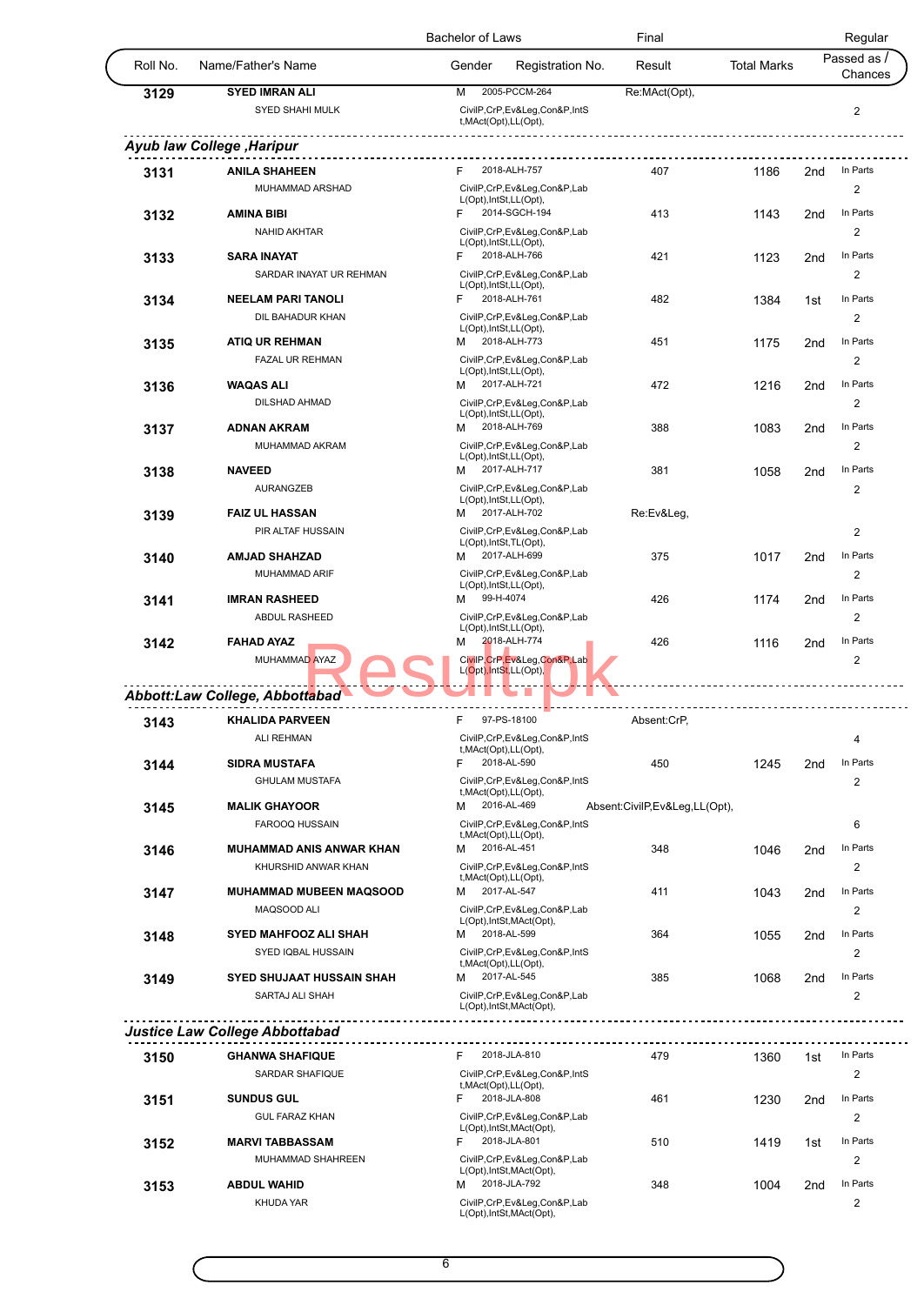|          |                                     | <b>Bachelor of Laws</b>                                    | Final                             |                    |                 | Regular                 |
|----------|-------------------------------------|------------------------------------------------------------|-----------------------------------|--------------------|-----------------|-------------------------|
| Roll No. | Name/Father's Name                  | Registration No.<br>Gender                                 | Result                            | <b>Total Marks</b> |                 | Passed as /<br>Chances  |
| 3154     | <b>MALIK ZULQARNAIN ALI KHAN</b>    | 2018-JLA-819<br>м                                          | 402                               | 1148               | 2 <sub>nd</sub> | In Parts                |
|          | MUHAMMAD BANARAS KHAN               | CivilP,CrP,Ev&Leg,Con&P,Lab                                |                                   |                    |                 | 2                       |
|          | <b>IMRAN KHAN</b>                   | L(Opt), IntSt, MAct(Opt),<br>2017-JLA-745<br>м             | Re:CrP, MAct(Opt),                |                    |                 |                         |
| 3155     | ABDUL RASHID KHAN                   | CivilP,CrP,Ev&Leg,Con&P,Lab                                |                                   |                    |                 | $\overline{2}$          |
|          |                                     | L(Opt), IntSt, MAct(Opt),                                  |                                   |                    |                 |                         |
| 3156     | <b>ASIM MAROOF JADOON</b>           | 2013-JLA-439<br>M                                          | 426                               | 1342               | 1st             | In Parts                |
|          | ABDUL MAROOF JADOON                 | CivilP,CrP,Ev&Leg,Con&P,Lab                                |                                   |                    |                 | 2                       |
| 3157     | <b>BILAL KHAN JADOON</b>            | L(Opt), IntSt, MAct(Opt),<br>2016-JLA-634<br>м             | Re:CivilP,                        |                    |                 |                         |
|          | DARYAFAT KHAN JADOON                | CivilP,CrP,Ev&Leg,Con&P,IntS                               |                                   |                    |                 | $\mathbf{1}$            |
|          |                                     | t, IPL(Opt), MAct(Opt),                                    |                                   |                    |                 |                         |
|          | <b>Abbott Law College, Mansehra</b> |                                                            |                                   |                    |                 |                         |
|          |                                     |                                                            |                                   |                    |                 |                         |
| 3158     | <b>TAYYABA MUNEER</b>               | 2018-ALM-465<br>F                                          | 494                               | 1393               | 1st             | In Parts                |
|          | <b>MUNEER HUSSAIN</b>               | CivilP,CrP,Ev&Leg,Con&P,IntS<br>t, MAct(Opt), LL(Opt),     |                                   |                    |                 | 2                       |
| 3159     | <b>ZAINEB</b>                       | 2018-ALM-470<br>F                                          | 400                               | 1148               | 2nd             | In Parts                |
|          | <b>NISAR KHAN</b>                   | CivilP,CrP,Ev&Leg,Con&P,IntS                               |                                   |                    |                 | 2                       |
|          |                                     | t, MAct(Opt), LL(Opt),                                     |                                   |                    |                 |                         |
| 3160     | <b>ZAINAB TANZEEL</b>               | 2018-ALM-467<br>F                                          | 384                               | 1121               | 2 <sub>nd</sub> | In Parts                |
|          | MANZOOR AHMED                       | CivilP,CrP,Ev&Leg,Con&P,IntS<br>t, MAct(Opt), LL(Opt),     |                                   |                    |                 | 2                       |
| 3161     | <b>SABAHAT JAMIL</b>                | 2018-ALM-457<br>F                                          | 465                               | 1285               | 1st             | In Parts                |
|          | <b>JAMIL AHMAD</b>                  | CivilP,CrP,Ev&Leg,Con&P,IntS                               |                                   |                    |                 | $\overline{2}$          |
|          |                                     | t, MAct(Opt), LL(Opt),                                     |                                   |                    |                 |                         |
| 3162     | <b>KHADIJA FAROOQ</b>               | 2018-ALM-440<br>F                                          | 468                               | 1301               | 1st             | In Parts                |
|          | <b>UMAR FAROOQ</b>                  | CivilP,CrP,Ev&Leg,Con&P,IntS<br>t, MAct(Opt), LL(Opt),     |                                   |                    |                 | 2                       |
| 3163     | <b>ABDUL HALEEM</b>                 | 2017-ALM-357<br>М                                          | Absent:CivilP,CrP,Ev&Leg,Con&P,L  |                    |                 |                         |
|          | ABDUL HAYEE                         | CivilP,CrP,Ev&Leg,Con&P,Lab                                | abL(Opt), IntSt, TL(Opt),         |                    |                 | $\mathbf{1}$            |
|          |                                     | L(Opt), IntSt, TL(Opt),                                    |                                   |                    |                 |                         |
| 3164     | <b>ANEES AHMAD KHAN</b>             | 2018-ALM-429<br>м                                          | 375                               | 1036               | 2 <sub>nd</sub> | In Parts                |
|          | MUHAMMAD ILYAS KHAN                 | CivilP,CrP,Ev&Leg,Con&P,IntS<br>t, MAct(Opt), LL(Opt),     |                                   |                    |                 | 2                       |
| 3165     | <b>FAHAD IFTIKHAR</b>               | 2017-ALM-365<br>м                                          | 346                               | 999                | 2 <sub>nd</sub> | In Parts                |
|          | <b>IFTIKHAR ALAM</b>                | CivilP,CrP,Ev&Leg,Con&P,IntS                               |                                   |                    |                 | 2                       |
|          |                                     | t, MAct(Opt), LL(Opt),                                     |                                   |                    |                 |                         |
| 3166     | <b>ISRAR AHMED</b>                  | 2018-ALM-438<br>М                                          | Re:CivilP,CrP,MAct(Opt),          |                    |                 |                         |
|          | ANWAR KHURSHEED                     | CivilP, CrP, Ev&Leg, Con&P, IntS<br>t, MAct(Opt), LL(Opt), |                                   |                    |                 | $\mathbf 1$             |
| 3167     | <b>MAZHAR MANZOOR MUGHAL</b>        | 2018-ALM-441<br>M                                          | 374                               | 1055               | 2 <sub>nd</sub> | In Parts                |
|          | MANZOOR HUSSAIN MUGHAL              | CivilP,CrP,Ev&Leg,Con&P,IntS                               |                                   |                    |                 | 2                       |
|          |                                     | t, MAct(Opt), LL(Opt),<br>2018-ALM-444                     |                                   |                    |                 | In Parts                |
| 3168     | <b>MUHAMMAD NAUMAN KHAN</b>         | M                                                          | 419                               | 1214               | 2nd             |                         |
|          | <b>CHAN ISRAFEEL</b>                | CivilP,CrP,Ev&Leg,Con&P,IntS<br>t, MAct(Opt), LL(Opt),     |                                   |                    |                 | 2                       |
| 3169     | <b>NAJAM ZIA</b>                    | 2002-PC-3243<br>м                                          | 369                               | 1069               | 2 <sub>nd</sub> | In Parts                |
|          | MUHAMMAD RIAZ TANOLI                | CivilP,CrP,Ev&Leg,Con&P,IntS                               |                                   |                    |                 | 4                       |
|          | <b>NOUMAN NAWAZ</b>                 | t, MAct(Opt), LL(Opt),<br>2018-ALM-452<br>м                | 385                               |                    |                 | In Parts                |
| 3170     | MUHAMMAD NAWAZ                      |                                                            |                                   | 1123               | 2 <sub>nd</sub> |                         |
|          |                                     | CivilP,CrP,Ev&Leg,Con&P,IntS<br>t, MAct(Opt), LL(Opt),     |                                   |                    |                 | 2                       |
| 3171     | <b>QAZI HAMMAD FAYYAZ</b>           | 2017-ALM-379<br>М                                          | 379                               | 1101               | 2nd             | In Parts                |
|          | QAZI GUL FIAZ                       | CivilP,CrP,Ev&Leg,Con&P,IntS                               |                                   |                    |                 | 4                       |
| 3172     | <b>ROEEL AZMAT KHAN</b>             | t, MAct(Opt), LL(Opt),<br>2018-ALM-455<br>м                | Absent:CrP,Ev&Leg,TL(Opt),LL(Opt) |                    |                 |                         |
|          | RAHIM DAD KHAN                      | CivilP,CrP,Ev&Leg,Con&P,IntS                               |                                   |                    |                 | 2                       |
|          |                                     | t, TL(Opt), LL(Opt),                                       |                                   |                    |                 |                         |
| 3173     | <b>SHAHID HUSSAIN</b>               | 2018-ALM-458<br>м                                          | 371                               |                    |                 | In Parts                |
|          | RASHEED AHMAD                       | CivilP,CrP,Ev&Leg,Con&P,IntS                               |                                   |                    |                 | 2                       |
| 3174     | <b>SHUJA UL HAQ</b>                 | t, MAct(Opt), LL(Opt),<br>2018-ALM-462<br>м                | Absent:MAct(Opt),                 |                    |                 |                         |
|          | ABDUL HAQ                           | CivilP,CrP,Ev&Leg,Con&P,IntS                               |                                   |                    |                 | $\overline{2}$          |
|          |                                     | t, MAct(Opt), LL(Opt),                                     |                                   |                    |                 |                         |
| 3175     | <b>RAEES AHMED BASHIR</b>           | 2018-ALM-453<br>м                                          | 406                               | 1139               | 2 <sub>nd</sub> | In Parts                |
|          | MUHAMMAD BASHIR MUGHAL              | CivilP,CrP,Ev&Leg,Con&P,IntS                               |                                   |                    |                 | 2                       |
| 3176     | <b>TALHA NISAR</b>                  | t, MAct(Opt), LL(Opt),<br>2018-ALM-464<br>м                | 406                               | 1152               | 2 <sub>nd</sub> | In Parts                |
|          | <b>NISAR KHAN</b>                   | CivilP,CrP,Ev&Leg,Con&P,IntS                               |                                   |                    |                 | $\overline{2}$          |
|          |                                     | t, MAct(Opt), LL(Opt),                                     |                                   |                    |                 |                         |
| 3177     | <b>ZULFIQAR ALI</b>                 | 2018-ALM-469<br>м                                          | 394                               | 1094               | 2nd             | In Parts                |
|          | <b>HAQ NAWAZ</b>                    | CivilP,CrP,Ev&Leg,Con&P,Lab                                |                                   |                    |                 | $\overline{2}$          |
|          |                                     | L(Opt), IntSt, LL(Opt),                                    |                                   |                    |                 |                         |
|          | <b>Muslim Law College Swat</b>      |                                                            |                                   |                    |                 |                         |
|          | <b>ASMAT</b>                        | 2018-SL-624<br>F.                                          | Re:MAct(Opt),                     |                    |                 |                         |
| 3178     | <b>ABDUL SIRAJ</b>                  | CivilP,CrP,Ev&Leg,Con&P,IntS                               |                                   |                    |                 | $\overline{\mathbf{c}}$ |
|          |                                     | t, MAct(Opt), LL(Opt),                                     |                                   |                    |                 |                         |
|          |                                     |                                                            |                                   |                    |                 |                         |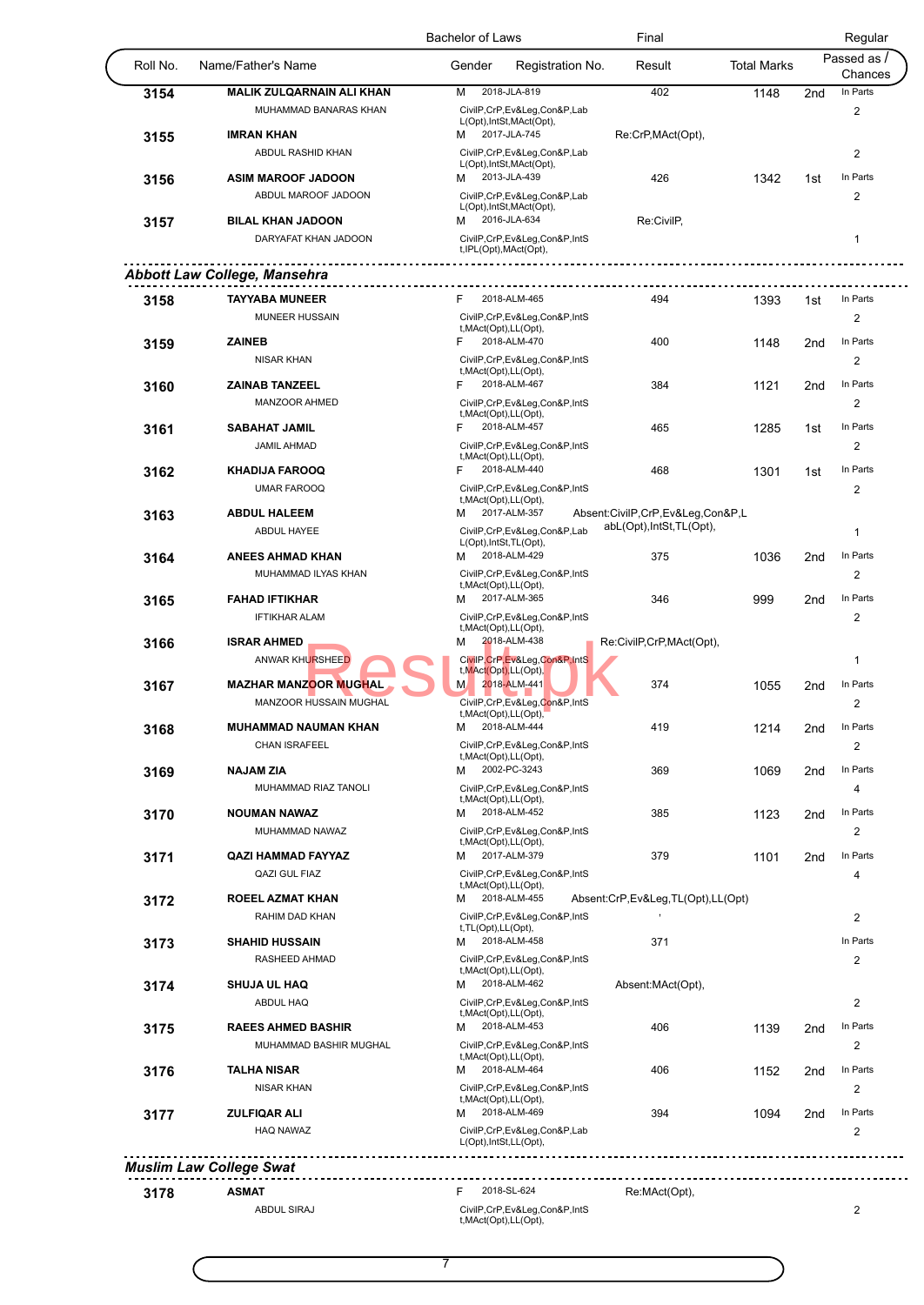|          |                                             | Final<br><b>Bachelor of Laws</b>                                           |                            |                    | Regular         |                         |
|----------|---------------------------------------------|----------------------------------------------------------------------------|----------------------------|--------------------|-----------------|-------------------------|
| Roll No. | Name/Father's Name                          | Gender                                                                     | Registration No.<br>Result | <b>Total Marks</b> |                 | Passed as /<br>Chances  |
| 3179     | <b>AMINA SHAKIR</b>                         | 2018-SL-623<br>F.                                                          | Re:MAct(Opt),              |                    |                 |                         |
|          | <b>SHAKIR ULLAH KHAN</b>                    | CivilP,CrP,Ev&Leg,Con&P,IntS                                               |                            |                    |                 | 2                       |
| 3180     | <b>ABID ALI KHAN</b>                        | t, MAct(Opt), LL(Opt),<br>2018-SL-627<br>м                                 | Re:MAct(Opt),              |                    |                 |                         |
|          | SHAH WALI KHAN                              | CivilP,CrP,Ev&Leg,Con&P,IntS                                               |                            |                    |                 | $\overline{\mathbf{c}}$ |
|          |                                             | t, MAct(Opt), LL(Opt),                                                     |                            |                    |                 |                         |
| 3181     | <b>ADNAN BADSHAH</b>                        | 2016-SL-448<br>М                                                           | Re:CrP,                    |                    |                 |                         |
| 3182     | ABDUL HAMEED KHAN<br><b>ALI AKBAR BACHA</b> | CivilP,CrP,Ev&Leg,Con&P,IntS<br>t, MAct(Opt), LL(Opt),<br>2017-SL-559<br>м | Re:MAct(Opt),              |                    |                 | 6                       |
|          | <b>BACHA KHAN</b>                           | CivilP,CrP,Ev&Leg,Con&P,IntS                                               |                            |                    |                 | 2                       |
|          |                                             | t, MAct(Opt), LL(Opt),                                                     |                            |                    |                 |                         |
| 3184     | <b>AZAM KHAN</b>                            | 2016-SL-455<br>м                                                           | 329                        |                    |                 | In Parts                |
|          | <b>AHMAD KHAN</b>                           | CivilP,CrP,Ev&Leg,Con&P,IntS<br>t, MAct(Opt), LL(Opt),                     |                            |                    |                 | 6                       |
| 3185     | <b>FAZLIRAB ALAM</b>                        | 2018-SL-635<br>M                                                           | Re:MAct(Opt),              |                    |                 |                         |
|          | <b>BAKHT ALAM</b>                           | CivilP,CrP,Ev&Leg,Con&P,IntS                                               |                            |                    |                 | $\overline{2}$          |
| 3187     | <b>MUHAMMAD FAROOQ</b>                      | t, MAct(Opt), LL(Opt),<br>89-J-6074<br>M                                   | 419                        | 1187               | 2 <sub>nd</sub> | In Parts                |
|          | <b>AMIR ZAMAN</b>                           | CivilP,CrP,Ev&Leg,Con&P,IntS                                               |                            |                    |                 | 4                       |
|          |                                             | t, MAct(Opt), LL(Opt),                                                     |                            |                    |                 |                         |
| 3188     | <b>MUHAMMAD NADEEM KHAN</b>                 | 2012-SL-280<br>м                                                           | Re:CrP,                    |                    |                 |                         |
|          | MUHAMMAD AYUB KHAN                          | CivilP,CrP,Ev&Leg,Con&P,IntS<br>t, MAct(Opt), LL(Opt),                     |                            |                    |                 | 3                       |
| 3189     | <b>NAVID ULLAH</b>                          | 2018-SL-650<br>М                                                           | Re:MAct(Opt),              |                    |                 |                         |
|          | ASAD ULLAH                                  | CivilP,CrP,Ev&Leg,Con&P,IntS                                               |                            |                    |                 | 2                       |
|          | <b>SHAKIL AHMAD</b>                         | t, MAct(Opt), LL(Opt),<br>2018-SL-655<br>м                                 | 318                        | 1006               | 2 <sub>nd</sub> | In Parts                |
| 3190     | <b>HABIB UR RAHMAN</b>                      | CivilP,CrP,Ev&Leg,Con&P,IntS                                               |                            |                    |                 | 2                       |
| 3191     | <b>SYED MUSTAFA SHAH</b>                    | t, MAct(Opt), LL(Opt),<br>2018-SL-658<br>M                                 | Re:Con&P,MAct(Opt),        |                    |                 |                         |
|          | SYED DAWOOD SHAH                            | CivilP,CrP,Ev&Leg,Con&P,IntS                                               |                            |                    |                 | 2                       |
|          |                                             | t, MAct(Opt), LL(Opt),                                                     |                            |                    |                 |                         |
|          | Kohat Law College, Kohat                    |                                                                            |                            |                    |                 |                         |
|          | <b>RAHIMA NAZ</b>                           | 2015-KL-238<br>F.                                                          | Re:CrP, MAct(Opt),         |                    |                 |                         |
| 3192     | <b>HAJI KHAN</b>                            | CivilP,CrP,Ev&Leg,Con&P,Lab                                                |                            |                    |                 | 2                       |
|          |                                             | L(Opt), IntSt, MAct(Opt),                                                  |                            |                    |                 |                         |
| 3193     | <b>LAILA NISAR</b>                          | 2017-KL-391<br>F                                                           | Absent: MAct(Opt),         |                    |                 |                         |
|          | <b>NISAR HUSSAIN</b>                        | CivilP, CrP, Ev&Leg, Con&P, Lab<br>L(Opt), IntSt, MAct(Opt),               |                            |                    |                 | 4                       |
| 3194     | <b>WARISHA KHAN</b>                         | F.<br>2018-KL-423                                                          | 464                        | 1305               | 1st             | In Parts                |
|          | MUHAMMAD KHAN                               | CivilP,CrP,Ev&Leg,Con&P,Lab                                                |                            |                    |                 | 2                       |
|          | <b>NOSHEEN BUKHARI</b>                      | L(Opt), IntSt, MAct(Opt),<br>2000-FKG-854                                  | 383                        |                    |                 | In Parts                |
| 3195     | <b>SYED FAHEEM SHAH</b>                     | CivilP,CrP,Ev&Leg,Con&P,Lab                                                |                            | 1080               | 2nd             | $\overline{\mathbf{c}}$ |
|          |                                             | L(Opt), IntSt, MAct(Opt),                                                  |                            |                    |                 |                         |
| 3196     | <b>SHABNAM</b>                              | 2016-KL-316<br>F.                                                          | 388                        | 1179               | 2 <sub>nd</sub> | In Parts                |
|          | MUHAMMAD IQBAL                              | CivilP,CrP,Ev&Leg,Con&P,Lab<br>L(Opt), IntSt, MAct(Opt),                   |                            |                    |                 | 6                       |
| 3197     | <b>SAJJID AKHTAR</b>                        | 2018-KL-449<br>м                                                           | 383                        | 1180               | 2 <sub>nd</sub> | In Parts                |
|          | AKHTAR NAWAZ                                | CivilP,CrP,Ev&Leg,Con&P,Lab                                                |                            |                    |                 | 1                       |
|          | <b>JAMIL AKHTAR</b>                         | L(Opt), IntSt, MAct(Opt),<br>2016-KL-298<br>м                              |                            |                    |                 |                         |
| 3198     | <b>MAHBOOB KHAN</b>                         | CivilP,CrP,Ev&Leg,Con&P,Lab                                                | Re:CrP, MAct(Opt),         |                    |                 |                         |
|          |                                             | L(Opt), IntSt, MAct(Opt),                                                  |                            |                    |                 | 2                       |
| 3199     | <b>MUHAMMAD WAJID</b>                       | 2016-KL-313<br>м                                                           | Re:CrP,                    |                    |                 |                         |
|          | <b>MUHAMMAD ARIF</b>                        | CivilP,CrP,Ev&Leg,Con&P,Lab<br>L(Opt), IntSt, MAct(Opt),                   |                            |                    |                 | 4                       |
| 3200     | <b>FAZAL RAHIM</b>                          | 2017-KL-363<br>м                                                           | 390                        | 1078               | 2 <sub>nd</sub> | In Parts                |
|          | MIR MOHABAT KHAN                            | CivilP,CrP,Ev&Leg,Con&P,Lab                                                |                            |                    |                 | 2                       |
|          |                                             | L(Opt), IntSt, MAct(Opt),                                                  |                            |                    |                 |                         |
| 3201     | <b>KHURRAM SHAHZAD</b>                      | 2017-KL-388<br>м                                                           | 428                        | 1194               | 2nd             | In Parts                |
|          | <b>TAZA GUL</b>                             | CivilP,CrP,Ev&Leg,Con&P,Lab<br>L(Opt), IntSt, MAct(Opt),                   |                            |                    |                 | 2                       |
| 3202     | <b>MANZOOR HANIF</b>                        | 2000-K-81<br>м                                                             | Absent: IntSt,             |                    |                 |                         |
|          | MUHAMMAD HANIF                              | CivilP,CrP,Ev&Leg,Con&P,Lab                                                |                            |                    |                 | 2                       |
| 3203     | <b>MAJID KHAN</b>                           | L(Opt), IntSt, MAct(Opt),<br>2016-KL-287<br>м                              | Absent: IntSt,             |                    |                 |                         |
|          | <b>AMJID KHAN</b>                           | CivilP,CrP,Ev&Leg,Con&P,Lab                                                |                            |                    |                 | 6                       |
|          |                                             | L(Opt), IntSt, MAct(Opt),                                                  |                            |                    |                 |                         |
|          | <b>QAZI TAYYAB SHAH</b>                     | 2015-KL-246<br>м                                                           | Re:CrP,                    |                    |                 |                         |
| 3204     |                                             |                                                                            |                            |                    |                 | 4                       |
|          | MUNAWAR HUSSAIN                             | CivilP,CrP,Ev&Leg,Con&P,Lab                                                |                            |                    |                 |                         |
| 3205     | <b>MUHAMMAD MUSHTAQ KHAN</b>                | L(Opt), IntSt, LL(Opt),<br>94-BDS-14<br>м                                  | Failed                     |                    |                 |                         |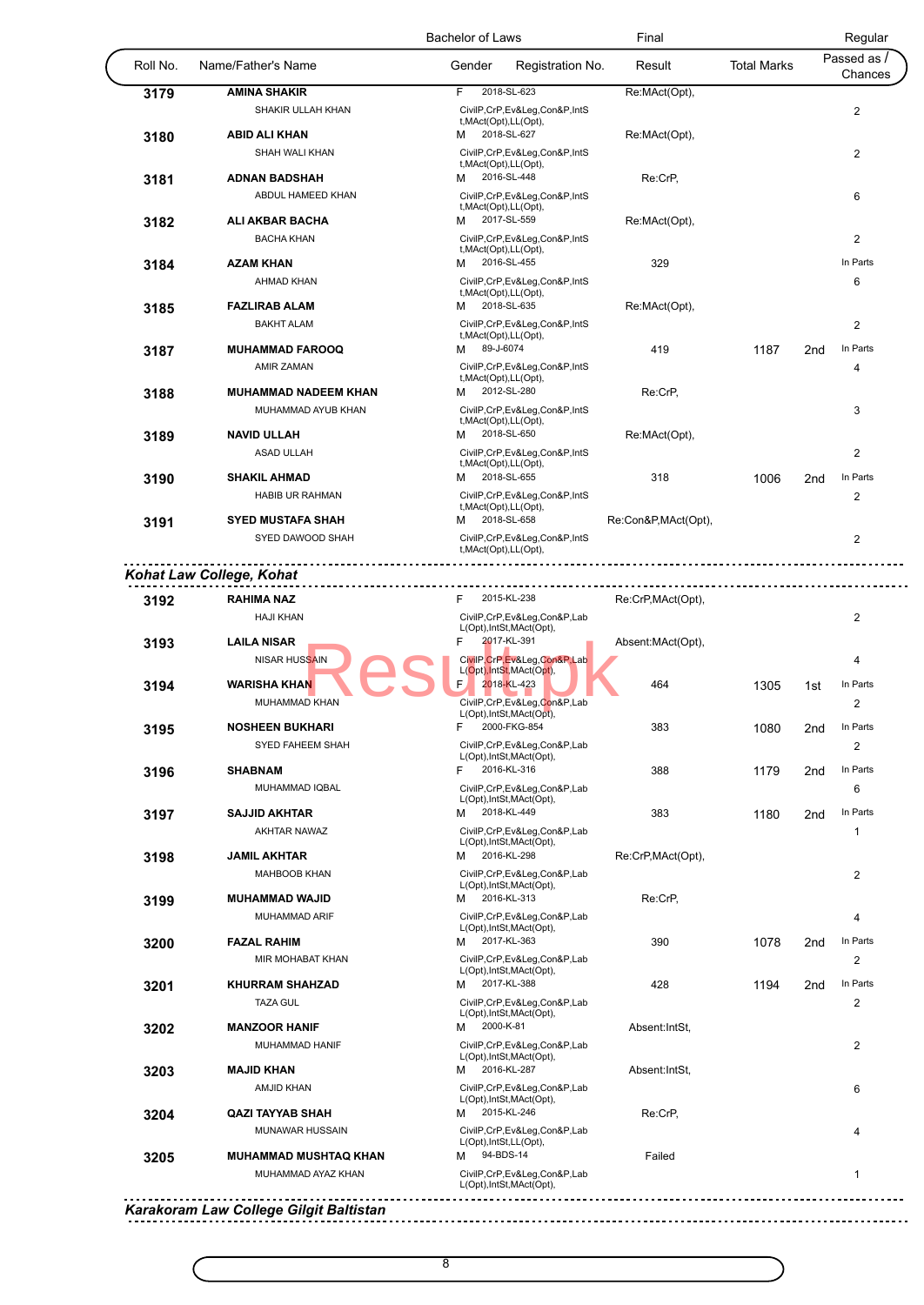|          |                                                    | <b>Bachelor of Laws</b>                                                       |                  | Final                                                         |                    |                 | Regular                 |
|----------|----------------------------------------------------|-------------------------------------------------------------------------------|------------------|---------------------------------------------------------------|--------------------|-----------------|-------------------------|
| Roll No. | Name/Father's Name                                 | Gender                                                                        | Registration No. | Result                                                        | <b>Total Marks</b> |                 | Passed as<br>Chances    |
| 3206     | <b>ABAD ALI</b>                                    | 2016-KLCG-178<br>M                                                            |                  | 395                                                           | 1044               | 2nd             | In Parts                |
|          | MUHAMMAD KIFAYAT KHAN                              | CivilP,CrP,Ev&Leg,Con&P,IntS<br>t, MAct(Opt), LL(Opt),                        |                  |                                                               |                    |                 | 2                       |
| 3207     | <b>ABDUL SALAM</b>                                 | 92-KMC-6842<br>м                                                              |                  | Absent:CivilP,CrP,Ev&Leg,Con&P,In<br>tSt, MAct(Opt), LL(Opt), |                    |                 |                         |
|          | <b>GHIAS UL MUSTAGHAS</b>                          | CivilP,CrP,Ev&Leg,Con&P,IntS<br>t, MAct(Opt), LL(Opt),                        |                  |                                                               |                    |                 | $\mathbf 1$             |
| 3208     | <b>MUHAMMAD NABEEL ADREES</b>                      | 2018-KLCG-326<br>м                                                            |                  | 392                                                           | 1256               | 2nd             | In Parts                |
|          | MUHAMMAD ADREES                                    | CivilP,CrP,Ev&Leg,Con&P,IntS<br>t, MAct(Opt), LL(Opt),                        |                  |                                                               |                    |                 | 2                       |
| 3209     | <b>REHMAT ULLAH BAIG</b>                           | 2001-F-1855<br>м                                                              |                  | 348                                                           | 1025               | 2nd             | In Parts                |
|          | <b>DOULAT BAIG</b>                                 | CivilP,CrP,Ev&Leg,Con&P,IntS                                                  |                  |                                                               |                    |                 | $\overline{2}$          |
| 3210     | <b>ABDUL HAMID</b>                                 | t, MAct(Opt), LL(Opt),<br>2018-KLCG-291<br>м                                  |                  | 433                                                           | 1252               | 2nd             | In Parts                |
|          | <b>ABDUL WAHID</b>                                 | CivilP,CrP,Ev&Leg,Con&P,IntS                                                  |                  |                                                               |                    |                 | 2                       |
|          | <b>GHIB ALI SHAH</b>                               | t, MAct(Opt), LL(Opt),<br>2014-KLCG-55<br>м                                   |                  |                                                               |                    |                 |                         |
| 3211     | SYED SAIF ALI SHAH                                 | CivilP,CrP,Ev&Leg,Con&P,IntS                                                  |                  | Re:CivilP,CrP,Ev&Leg,MAct(Opt),                               |                    |                 | 1                       |
|          |                                                    | t, MAct(Opt), LL(Opt),                                                        |                  |                                                               |                    |                 |                         |
|          | <b>Mardan Law College Mardan</b>                   |                                                                               | .                |                                                               |                    |                 |                         |
| 3212     | <b>SHAHID ANWAR</b>                                | M 85-T-1567                                                                   |                  | 363                                                           | 1032               | 2nd             | In Parts                |
|          | <b>ISLAM GUL</b>                                   | CivilP,CrP,Ev&Leg,Con&P,Lab<br>L(Opt), IntSt, LL(Opt),                        |                  |                                                               |                    |                 | $\overline{\mathbf{c}}$ |
|          | <b>Justice Law College Abbottabad</b>              |                                                                               |                  |                                                               |                    |                 |                         |
|          |                                                    |                                                                               |                  |                                                               |                    |                 | In Parts                |
| 3213     | <b>NOOR LASHT</b><br><b>NOOR MAR GUL</b>           | 2018-JLA-785<br>м<br>CivilP,CrP,Ev&Leg,Con&P,Lab                              |                  | 427                                                           | 1163               | 2 <sub>nd</sub> | 2                       |
|          |                                                    | L(Opt), IntSt, MAct(Opt),                                                     |                  |                                                               |                    |                 |                         |
| 3214     | <b>UMAIR KHAN</b>                                  | 2018-JLA-803<br>м                                                             |                  | 453                                                           | 1167               | 2nd             | In Parts                |
|          | SAMIULLAH KHAN                                     | CivilP,CrP,Ev&Leg,Con&P,Lab<br>L(Opt), IntSt, MAct(Opt),                      |                  |                                                               |                    |                 | $\overline{2}$          |
| 3215     | ZULFIQAR JAVED ABBASI                              | 2018-JLA-783<br>м                                                             |                  | 366                                                           | 1041               | 2nd             | In Parts                |
|          | HAJI JAVED IQBAL ABBASI                            | CivilP,CrP,Ev&Leg,Con&P,IntS<br>t, MAct(Opt), LL(Opt),                        |                  |                                                               |                    |                 | 2                       |
| 3216     | ABRAR MUKHTIAR KHAN                                | 2018-JLA-786<br>м                                                             |                  | 347                                                           | 1065               | 2nd             | In Parts                |
|          | MUHAMMAD MUKHTIAR KHAN                             | CivilP,CrP,Ev&Leg,Con&P,Lab<br>L(Opt), IntSt, MAct(Opt),                      |                  |                                                               |                    |                 | 2                       |
| 3217     | <b>MANSOOR AHMED</b>                               | 2017-JLA-726<br>м                                                             |                  | Re:CivilP,CrP,IntSt,MAct(Opt),                                |                    |                 |                         |
|          | <b>MUHAMMAD DAUD</b>                               | CivilP.CrP.Ev&Leg.Con&P.Lab<br>L(Opt), IntSt, MAct(Opt),                      |                  |                                                               |                    |                 | $\overline{2}$          |
| 3218     | <b>USMAN SHOAIB</b><br><b>MUHAMMAD SHOAIB</b>      | 2016-JLA-652<br>M<br>CivilP,CrP,Ev&Leg,Con&P,Lab<br>L(Opt), IntSt, MAct(Opt), |                  | Re:CivilP,CrP,MAct(Opt),                                      |                    |                 | 2                       |
|          | <b>Abbott Law College, Mansehra</b>                |                                                                               |                  |                                                               |                    |                 |                         |
| 3219     | <b>AYAZ RAZA</b>                                   | 2017-ALM-363<br>м                                                             |                  | 353                                                           |                    |                 | In Parts                |
|          | RAZA AHMAD                                         | CivilP,CrP,Ev&Leg,Con&P,IntS                                                  |                  |                                                               |                    |                 | 2                       |
|          | <b>NADEEM SHARIF</b>                               | t, MAct(Opt), LL(Opt),<br>M 2018-ALM-448                                      |                  | 356                                                           |                    |                 | In Parts                |
| 3220     | CH. MUHAMMAD SHARIF                                | CivilP,CrP,Ev&Leg,Con&P,IntS                                                  |                  |                                                               |                    |                 | 2                       |
|          |                                                    | t, MAct(Opt), LL(Opt),                                                        |                  |                                                               |                    |                 |                         |
| 3221     | <b>MUHAMMAD WAQAS QURESHI</b>                      | 2018-ALM-447<br>м                                                             |                  | Re:MAct(Opt),                                                 |                    |                 |                         |
|          | MUHAMMAD IQBAL QURESHI                             | CivilP,CrP,Ev&Leg,Con&P,IntS<br>t, MAct(Opt), LL(Opt),                        |                  |                                                               |                    |                 | $\mathbf{2}$            |
|          | Islamia Law College, Peshawar                      |                                                                               |                  |                                                               |                    |                 |                         |
| 3222     | <b>MUHAMMAD OMER</b>                               | M 2013-E-3301                                                                 |                  | Re:CrP.                                                       |                    |                 |                         |
|          | AURANGZEB                                          | CivilP,CrP,Ev&Leg,Con&P,IntS                                                  |                  |                                                               |                    |                 | 6                       |
|          |                                                    | t, TL(Opt), LL(Opt),<br>2012-CSCP-1176                                        |                  |                                                               |                    |                 |                         |
| 3223     | <b>SYED KHALID SHAH</b><br><b>SYED QINAAT SHAH</b> | м<br>CivilP,CrP,Ev&Leg,Con&P,Lab                                              |                  | Re:Con&P,                                                     |                    |                 | 2                       |
|          |                                                    | L(Opt), IntSt, MAct(Opt),                                                     |                  |                                                               |                    |                 |                         |
|          | Abbott:Law College, Abbottabad                     | .                                                                             | ----------       |                                                               |                    |                 |                         |
| 3224     | <b>HASEEB AHMED</b>                                | M 2014-AL-336                                                                 |                  | Re:CivilP,CrP,                                                |                    |                 |                         |
|          | <b>GOHAR REHMAN</b>                                | CivilP,CrP,Ev&Leg,Con&P,IntS                                                  |                  |                                                               |                    |                 | 6                       |
| 3225     | <b>SARDAR GHULAM MUSTAFA</b>                       | t, MAct(Opt), LL(Opt),<br>2018-AL-589<br>м                                    |                  | 361                                                           | 1037               | 2 <sub>nd</sub> | In Parts                |
|          | SARDAR MUHAMMAD YAQUB                              | CivilP,CrP,Ev&Leg,Con&P,IntS                                                  |                  |                                                               |                    |                 | 2                       |
|          |                                                    | t, MAct(Opt), LL(Opt),                                                        |                  |                                                               |                    |                 |                         |
| 3226     | <b>AWAIS ZEB KHAN</b>                              | 2018-AL-595<br>м                                                              |                  | 400                                                           | 1091               | 2nd             | In Parts                |
|          | NAWAB SARANZEB KHAN                                | CivilP,CrP,Ev&Leg,Con&P,IntS<br>t, MAct(Opt), LL(Opt),                        |                  |                                                               |                    |                 | 2                       |
|          | <b>NAVEED AHMAD</b>                                | 2018-AL-604<br>м                                                              |                  | 443                                                           | 1135               | 2nd             | In Parts                |
| 3227     |                                                    | CivilP,CrP,Ev&Leg,Con&P,IntS                                                  |                  |                                                               |                    |                 | 2                       |
|          | <b>TURKISTAN</b>                                   |                                                                               |                  |                                                               |                    |                 |                         |
| 3228     | <b>SADAQAT ALI KHAN</b>                            | t, MAct(Opt), LL(Opt),<br>2017-AL-520<br>м                                    |                  | Re:CivilP,                                                    |                    |                 |                         |
|          | SANOBAR KHAN                                       | CivilP,CrP,Ev&Leg,Con&P,IntS<br>t, MAct(Opt), LL(Opt),                        |                  |                                                               |                    |                 | 2                       |